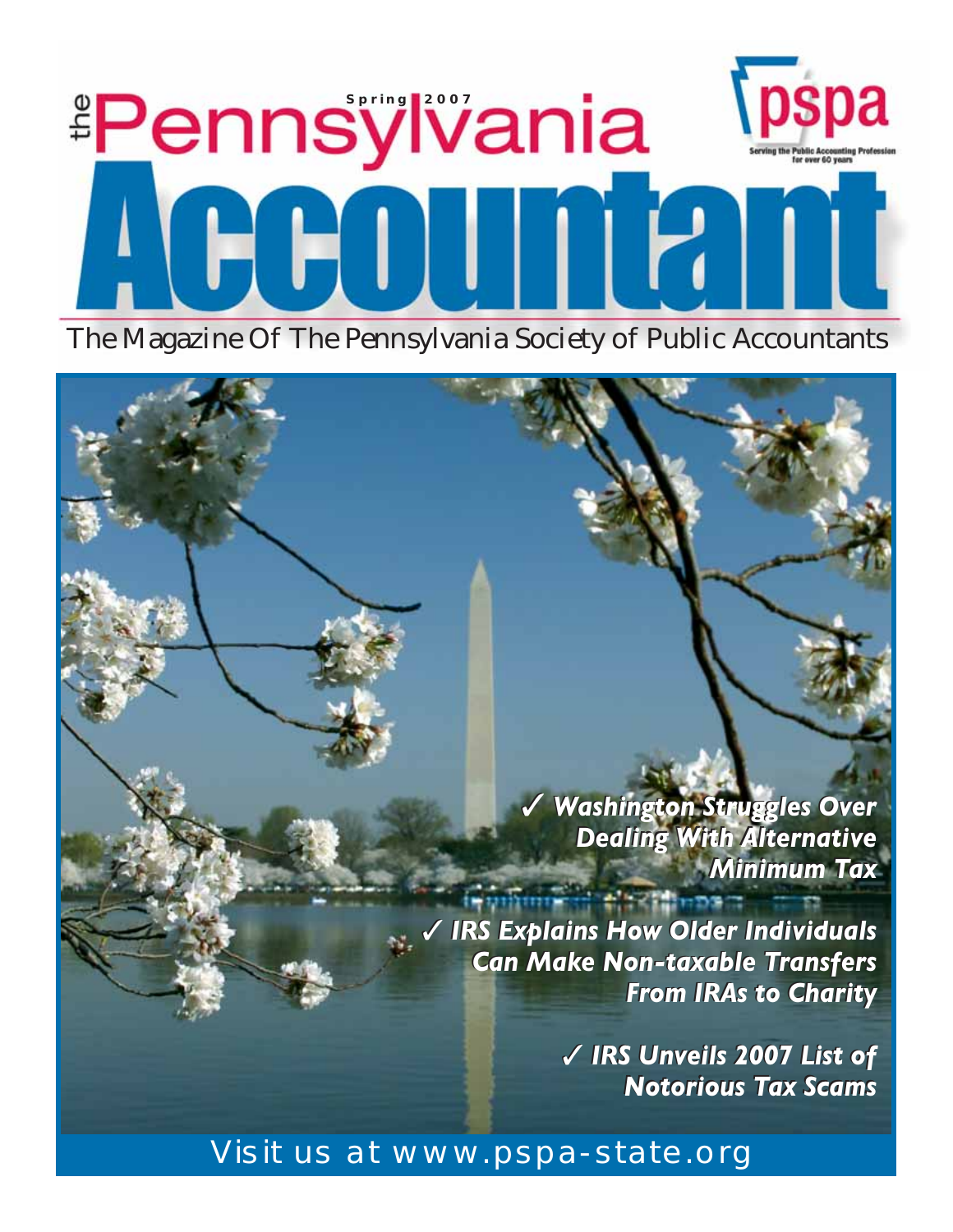

## **PSPA Officers**

Daniel J. Vecchio, CPA, President Gerald L. Brenneman, CPA, President Elect Randy L. Brandt, CPA, 1st Vice President Paul J. Cannataro, CPA, 2nd Vice President Irving Braunstein, EA, Secretary John J. Komarnicki, CPA. Treasurer

## **Board of Directors**

Donald L. Allen, CPA Lamont B. Anderson, PA Randy L. Brandt, CPA Richard Brasch, Jr., CPA Irving Braunstein, EA Gerald L. Brenneman, CPA W. Raymond Bucks, CPA M. Stephen Caskey B. Joseph Cellini, PA Francis J. Cellini Arlan R. Christ, EA Emile P. Cianfrani, CPA David M. Corpora, CPA Frank L. Corso, CPA Bernard A. Deverson, CPA Penny Erbe, EA Debra S. Eremus David E. Fleck, PA James S. Frederick, PA William C. Graham, PA Charles J. Hafer, PA John P. Hassler, PA Joann Y. Hauer, CPA Joyce P. Huttman, PA Marvin R. Huttman, CPA, CFP, MST Mary Lew Kehm, CPA Frank H. Kelly, EA John J. Komarnicki, CPA M. Michael Lerner, PA Kevin J. Matschner, EA H. Richard Neidermyer, CPA Howard Pachter, PA Andrew J. Piernock, Jr., ATP Linda M. Roth, CPA Robert P. Skarlis, PA Timothy Sundstrom, CPA Neil C. Trama, Jr., PA Daniel J. Vecchio, CPA

> Sherry L. DeAgostino, Executive Director

Pa. Society of Public Accountants 20 Erford Road, Suite 200A Lemoyne, PA 17043 1(717) 737-4439 1(800) 270-3352

# **A Message From The President**



As I write my final message as the 41st President of the PSPA, I find it hard to believe the year has passed so quickly. I would like to begin by thanking everyone for their efforts and support during my year as President. A special thanks to our Executive Director Sherry DeAgostino, our Administrative Assistant Bonnie Hackman and all of the line officers for making the past

year a very productive year in moving the PSPA forward in meeting our goals and objectives. Also, I would like to thank the committee chairpersons and all those who have served on a committee over the past year. The contribution of your time, efforts and ideas is what makes the PSPA such a great organization.

During the past year I attended my first NSA convention in Providence, Rhode Island from August 16-19, 2006. At the convention, I attended all of the business meetings, all of the CPE sessions, ACAT Luncheon, First Timers' Reception, ASO Presidents' Luncheon, Awards Breakfast, and the NSA Installation Banquet. Other PSPA delegates at the convention included our NSA State Director, Richard Brasch, Jr., Linda Roth, Ray Bucks and Andy Piernock, Jr. I had the distinct honor of accepting the NSA award presented to the PSPA for our diligence in "Monitoring the State Board of Accountancy". Our current NSA District II Governor, Robert Sommer, was re-elected to serve another two year term. Congratulations go out to our NSA State Director, Richard Brasch, Jr. upon receiving his "Blue Jacket" for recruiting at least 10 new members to NSA over the past year.

Over the past year, I have had the opportunity to visit various PSPA chapters throughout the state, and I have enjoyed meeting many of our members. I was very impressed with the topics covered at these meetings and found them to be relevant to our practices. It was nice to see how many people attended these monthly meetings and the interaction and participation of those in attendance. I commend all of the chapters for their efforts in putting these monthly meetings together.

I attended the PSPA's 3rd Annual Day at the Capitol which I thought was a very worthwhile and successful event. More than ninety percent of PSPA members in attendance were able to meet with their elected officials. I would like to thank our governmental consultant, Chuck McDonald, for his assistance and participation with our 3rd Annual Day at the Capitol. Many thanks to the South Central Chapter for kicking off our day by hosting the Legislative Breakfast at the Capitol Building.

Once again, I would like to thank everyone for giving me the opportunity to serve as your President over the past year. It was truly an honor and privilege to serve as President of the PSPA. In closing, I would like to wish our incoming President Gerry Brenneman and the rest of the incoming line officers the best of luck on the upcoming year.

Respectfully Submitted, Daniel J. Vecchio, CPA PSPA President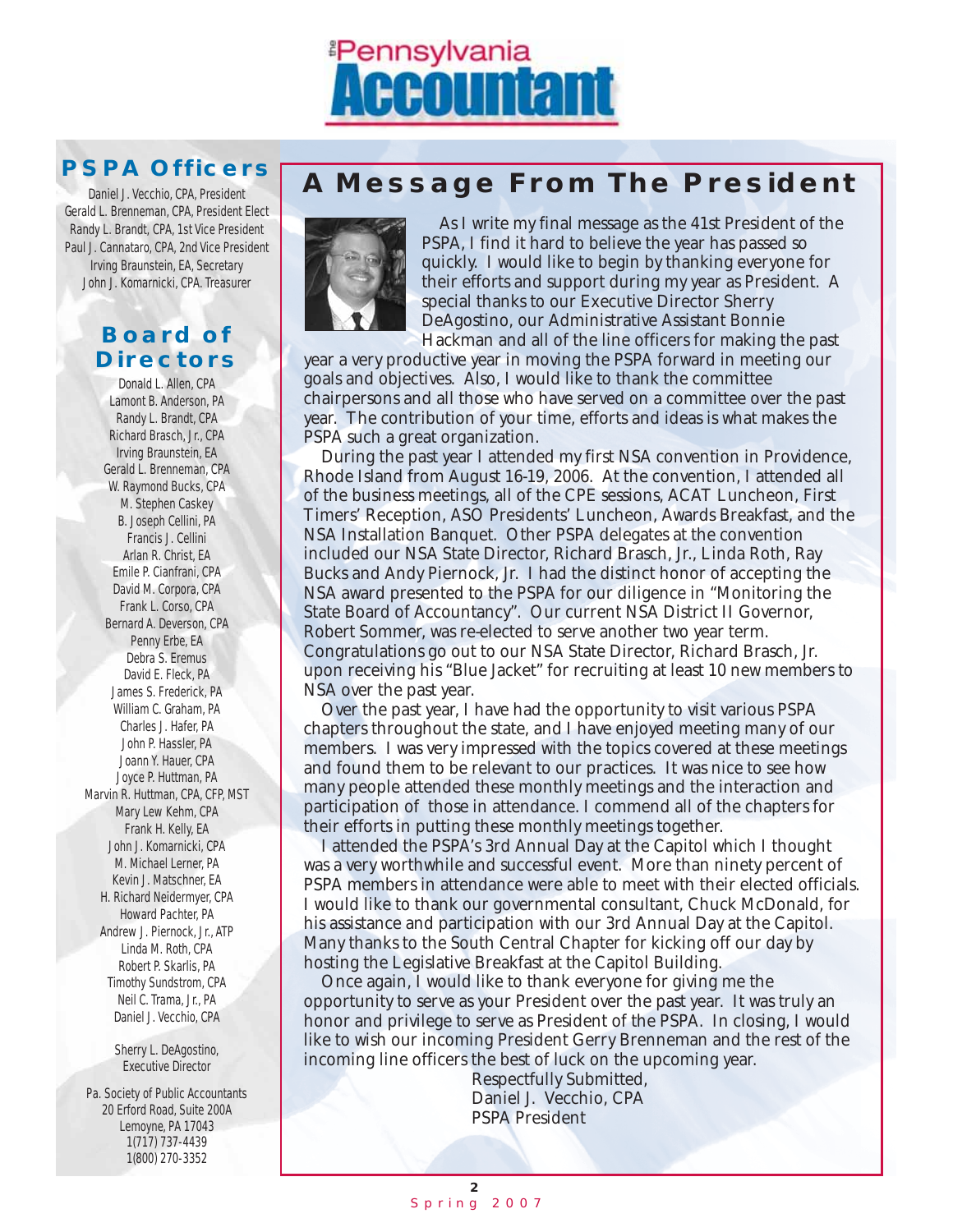# **Pennsylvania**



#### **Pay Your 2007-2008 membership Dues Online!**

Your 2007-2008 PSPA membership renewal is due. Members can go to www.pspa-state.org and log-in to the members only area with their membership identification number and password. If you need assistance please contact the PSPA Executive Office at 1-800-270-3352. Dues renewal notices were sent via U.S. mail on May 9, 2007.

**Congratulations** to PSPA member, Wayne L. Maurer, CPA of the Buxmont Chapter! Mr. Maurer earned a one-year free PSPA membership by being the 60th member to pay his dues online. The membership was given in commemoration of PSPA's 60th Anniversary.



#### **PSPA's Course Catalog for the 2007 Seminar Season Enclosed**

The center pages of this edition of the PA Accountant contain PSPA's 2007 Course Catalog. Take advantage of the member discount at all PSPA sponsored seminars. Please contact the PSPA Executive Office for pricing information or to register today.

# **In this Issue ...**

| A Message From The                |
|-----------------------------------|
|                                   |
| New Members 3&7                   |
| Pennsylvania Tax Update 4         |
| NSA State Director's Message5     |
| <b>Washington Struggles Over</b>  |
| <b>Dealing with Alternative</b>   |
|                                   |
| <b>IRS Explains How Older</b>     |
| Individuals Can Make              |
| <b>Non-taxable Transfers From</b> |
|                                   |
| <b>IRS Unveils 2007 List of</b>   |
| <b>Notorious Tax Scams</b>        |
|                                   |
|                                   |
|                                   |
|                                   |

## **PSPA Welcomes New Members (The following members joined from 7-1-2006 through present)**

| Joseph Adams, Jr., EA                 |                                          | <b>AC</b> | <b>BX</b> | Walter Allen Smith, CPA    |                                                         | AC        | BX         |
|---------------------------------------|------------------------------------------|-----------|-----------|----------------------------|---------------------------------------------------------|-----------|------------|
| Thomas Bates, EA                      | John A. Stori, Jr.                       | <b>AC</b> | <b>BX</b> | Steve Sroba, CPA           | Michael H. Sharp & Associates LLC                       | AC        | BX         |
| Carolyn Dorsey, CPA                   | William E. Boger, CPA                    | AC.       | <b>BX</b> | Yvonne Ward, CPA           |                                                         | AC        | BX         |
| <b>Herbert Ewald</b>                  |                                          | <b>AC</b> | BX        | Harold Watkins, EA         | <b>Watkins Associates</b>                               | <b>AC</b> | BX         |
| Jennifer Ginnetti, CPA                | The Clemens Family Corporation           | <b>AC</b> | <b>BX</b> | Arnold Weiss, CPA          | Weiss Freedman Adelman & Lechtman P.C.                  | <b>AC</b> | <b>BX</b>  |
| Samuel Gitler, CPA                    | Gitler and Company                       | <b>AC</b> | <b>BX</b> | Stephanie Wiecer, CPA      | Zaveta Construction                                     | AC.       | BX         |
| <b>Shawn Glick</b>                    | Traffic Planning and Design, Inc.        | AC        | <b>BX</b> | Michael Wright             | Michael D. Wright Accounting & Tax Services             | AC        | <b>BX</b>  |
| Terese Goelz-Kazzaz, CPA              | Arrow Accounting Business Solutions, LLC | AC        | <b>BX</b> | Kathleen Zaroff, CPA       | H.J. Heinz                                              | AC        | BX         |
| T. Randolph Hodgens                   | T. Randolph Hodgens Tax Accountant       | AC.       | <b>BX</b> | Jean Boursiquot            | M & M Accounting                                        |           | AS CTL     |
| Bret Johnson, CPA, MBA                | Koelle Stormes & Johnson LLP             | <b>AC</b> | BX        | Dail Granholm              | Dail R. Granholm, MBA, CPA, LLC                         | AC        | <b>CTL</b> |
| Stefanie Jurczak                      | William E. Boger, CPA                    | <b>AC</b> | <b>BX</b> | <b>Christopher Makosch</b> |                                                         | AC CTL    |            |
| James Kelly                           |                                          | <b>AC</b> | <b>BX</b> | <b>Craig Peters</b>        | Gehman Accounting LLC                                   | AS CTL    |            |
| Frederick Koelle, CPA                 | Koelle, Stormes & Johnson LLP            | <b>AC</b> | <b>BX</b> | Lorette Stoltzfus          | Philip K. Miller & Associates, Inc.                     | AC CTL    |            |
| Vincent Kowalick, CPA                 |                                          | <b>AC</b> | <b>BX</b> | Ruthann Woll, CPA          | Reinsel Kuntz Lesher, LLP                               |           | AC CTL     |
| Stanley Kritzstein, CPA               | Titcher, Kritzstein & Company, LLP       | AC        | <b>BX</b> | Pamela Batch               | Batch and Company, PC                                   |           | AC LHV     |
| Thomas Malkoch, CPA, CFP Kopensky LLP |                                          | <b>AC</b> | BX        | Joseph Febbo               |                                                         |           | AS LHV     |
| Paul McElwain                         | Kempter, Holdren & Associates            | AC        | <b>BX</b> | <b>Edward Franczak</b>     | E.T. Franczak, CPA                                      |           | AC LHV     |
| William O'Donnell                     | Liquid Capital of Pennsylvania           | AC        | <b>BX</b> | William Goodman, CPA       | Goodman & Company CPAs                                  |           | AC LHV     |
| Jaqdish Parekh                        | JT Tax & Accounting                      | <b>AC</b> | <b>BX</b> | William Gorman, Jr.        | Gorman & Associates, P.C., Certified Public Accountants | AC LHV    |            |
| Kathleen Pecura, EA                   | C.T.M. Financial Services                | AC        | BX        | Richard Gurniak, CPA       | Gurniak & Gurniak, CPA's                                |           | AC LHV     |
| Maurus Petruzzi, CPA                  | Frankel Petruzzi Steinberg & Co          | AC.       | <b>BX</b> | Mark Heller                | Merk Heller, CPA                                        |           | AC LHV     |
| Alicia Purr                           | J. Pezzano & Associates, Inc.            | <b>AC</b> | BX        | Rachel Holton              | Elizabeth J.Lischner, CPA                               |           | AC LHV     |
| Kristine Quigley                      | Rosenberg, Smith, Cooney, & Migliore     | <b>AC</b> | <b>BX</b> | Joan Hoover, EA            | H & R Block                                             |           | AC LHV     |
| Julie Raffel                          | Pastor, Haig & Associates                | AS        | BX        | Edward Hudak, Jr.          | Richard W. O'Hay and Randall Kline, CPA's AC LHV        |           |            |
| Donald Roth, CPA                      | DJ Roth, CPA                             | <b>AC</b> | <b>BX</b> | Baron Jasper, CPA          |                                                         |           | AC LHV     |
| Scott Rothman                         |                                          | <b>AS</b> | BX        | Stephen Liebow             | Shapiro and Shapiro CPA's                               |           | AC LHV     |
| Daniel Sierchio, CPA                  | Chelsea Financial Group                  | AC        | <b>BX</b> | <b>William Mannion</b>     | <b>Investors' Choice CPA Services</b>                   |           | AC LHV     |
| Joan Smalarz. EA                      |                                          | AC        | BX        |                            | continued on nago                                       |           |            |

**continued on page 7**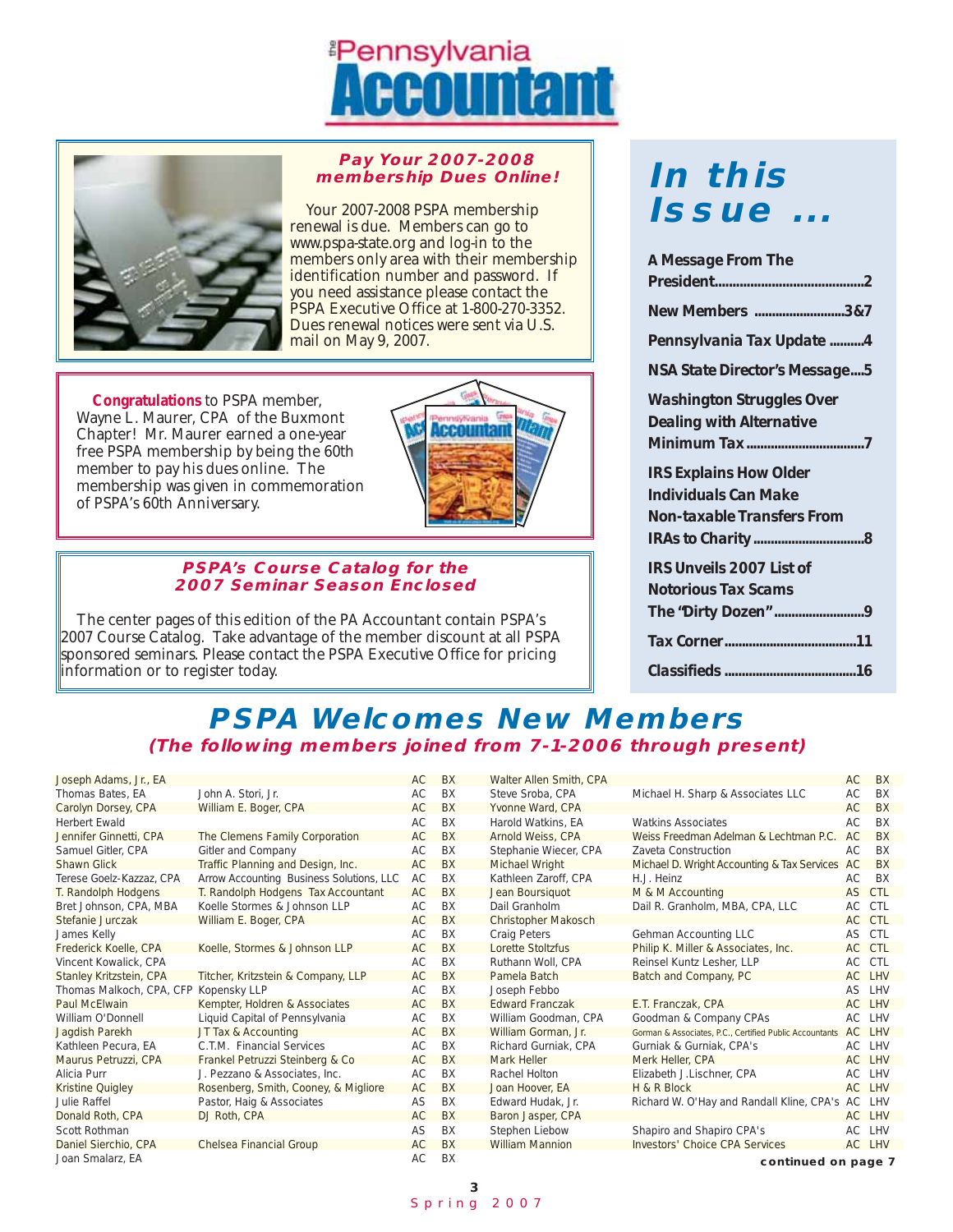# **Pennsylvania** Accountant PENNSYLVANIA TAX UPDATE Governor Rendell Calls for Sales Tax Increase & Tax on Oil Companies

In his Budget Address to the General Assembly in February, Governor Rendell asked the Legislature to increase Pennsylvania's Sales and Use Tax rate from 6% to 7% (from 7% to 8% in Allegheny and Philadelphia counties). He also advocated a new "Oil Company Gross Profits Tax" that would yield ten times the revenue currently raised from oil companies under the Commonwealth's Corporate Net Income Tax.

Revenues from the additional 1% of Sales and Use Tax would be used for two purposes.

First, revenues would be used to offset unfunded federal mandates the Governor says will impose at least \$700 million of additional obligations in FY 2007-08. The gaps plugged by these funds would include medical assistance and child support programs.

Second, \$420 million of additional sales tax revenues would be used to accelerate property tax relief, delivering relief to many non-senior homeowners this summer – a year ahead of schedule. On an ongoing basis, \$700 million of sales tax revenues would be allocated annually to supplement the property tax relief funds to be generated as Pennsylvania's new gaming facilities come on-line.

A new "Oil Company Gross Profits Tax" is one of two options to provide the additional \$1.7 billion per year the Governor's Transportation Funding and Reform Commission recently reported would be required to close the gap between current revenues and needs to maintain roads, bridges and mass transit. The Governor rejected his Commission's suggestion that the Oil Company Franchise Tax be increased by 12.5 cents per gallon at the pump, and that the Realty Transfer Tax be increased by 0.9 per cent.

Instead, the Governor first wants to pursue leasing the Pennsylvania Turnpike to private investors. He believes this would generate several billion dollars which could be invested to provide an annual income stream in excess of \$900 million per year.

The Governor's second proposal to generate revenue for transportation needs is to exempt oil companies from Pennsylvania's 9.9% Corporate Net Income Tax and make them subject to a 6.17% tax on gross profits, which would be calculated on a "combined reporting"

*By Sharon R. Paxton*

basis. According to the Governor, by structuring their operations to minimize taxes, the seven oil companies that presently pay CNI generate only \$71 million in revenue from that tax. Under the Governor's proposal, oil companies would pay \$760 million per year. According to the Governor, the enabling legislation for the new tax would grant Pennsylvania's Attorney General "the power to ensure that these taxes are not passed on to [Pennsylvania's] citizens at the pump."

Other tax-related features of the Governor's budget proposal include:

- maintain previously enacted phase-out of Capital Stock and Franchise Tax
- renewed push for combined reporting of Corporate Net Income Tax
- "clean energy assessment" on electric bills to pay interest on bonds to fund Energy Independence Fund
- 50¢ per ton increase to municipal solid waste disposal fee dedicated to Environmental Stewardship Fund
- \$2.25 per ton fee on disposal of municipal solid waste to help fund hazardous site cleanups
- 3% assessment on payrolls of businesses not offering health insurance, increased cigarette tax, expansion of tax to smokeless tobacco products - all to fund programs to address health coverage and cost crisis
- \$44 million of rebates to PA retailers to promote replacement of inefficient refrigerators and air conditioners by residential and small business customers

#### **Business License Information Exchange Program**

Last year, by Executive Order 2006-03, Governor Rendell created the Commonwealth Business License Information Exchange Program to help make sure that individuals and businesses that are licensed by the state comply with Pennsylvania tax reporting and payment obligations. The Department of Revenue recently announced that the Program, which requires state agencies under the Governor's jurisdiction to provide the Department with information regarding the issuance or renewal of licenses, permits and registrations, is now underway. Upon receipt of information from other state agencies, the Department will verify that those seeking licenses,

permits or registrations are compliant with their Pennsylvania tax obligations. The Department will pursue collection action against non-compliant taxpayers and will also notify all appropriate licensing agencies of any delinquencies. Although some licensing agencies will take enforcement action against prospective licensees for failure to comply with tax obligations, some agencies may currently lack the statutory authority to withhold licenses, permits or registrations for nonpayment of taxes.

#### **Calculation of Gain from Sale of S Corporation Stock**

Under Act 67 of 2006, effective for calendar year 2006, any corporation that has elected S corporation status for Federal income tax purposes will be a Pennsylvania S corporation unless it affirmatively elects to be treated as a C corporation for Pennsylvania tax purposes. In Ruling No. PIT-07-001, the Department recently issued guidance concerning the calculation of a taxpayer's basis in the stock of a closely held corporation that had become a Pennsylvania S corporation as a result of the enactment of Act 67, for purposes of determining the taxpayer's gain from the disposition of the stock during 2006. The Department concluded that the taxpayer's basis in the stock was the cost of the stock at the time of acquisition reduced by any subsequent distribution(s) from the corporation, other than distributions out of current earnings or profits, until December 31, 2005. Beginning January 1, 2006, the date when the corporation became a Pennsylvania S corporation, the basis was to be adjusted as required under 72 P.S. §§ 7307.11 and 7307.12.

#### **Abandoned and Unclaimed Property Changes Benefit Companies Issuing Gift Cards/Certificates**

On November 9, 2006, Governor Rendell signed Act No. 138 of 2006, which provides incentives for businesses to issue gift certificates and gift cards that do not contain an expiration date and are not subject to post-sale fees and charges. Act 138 exempts "qualified gift cards" and "qualified gift certificates" from reporting requirements (discussed below) for 2006 and subsequent years. A "qualified" gift card or certificate cannot contain an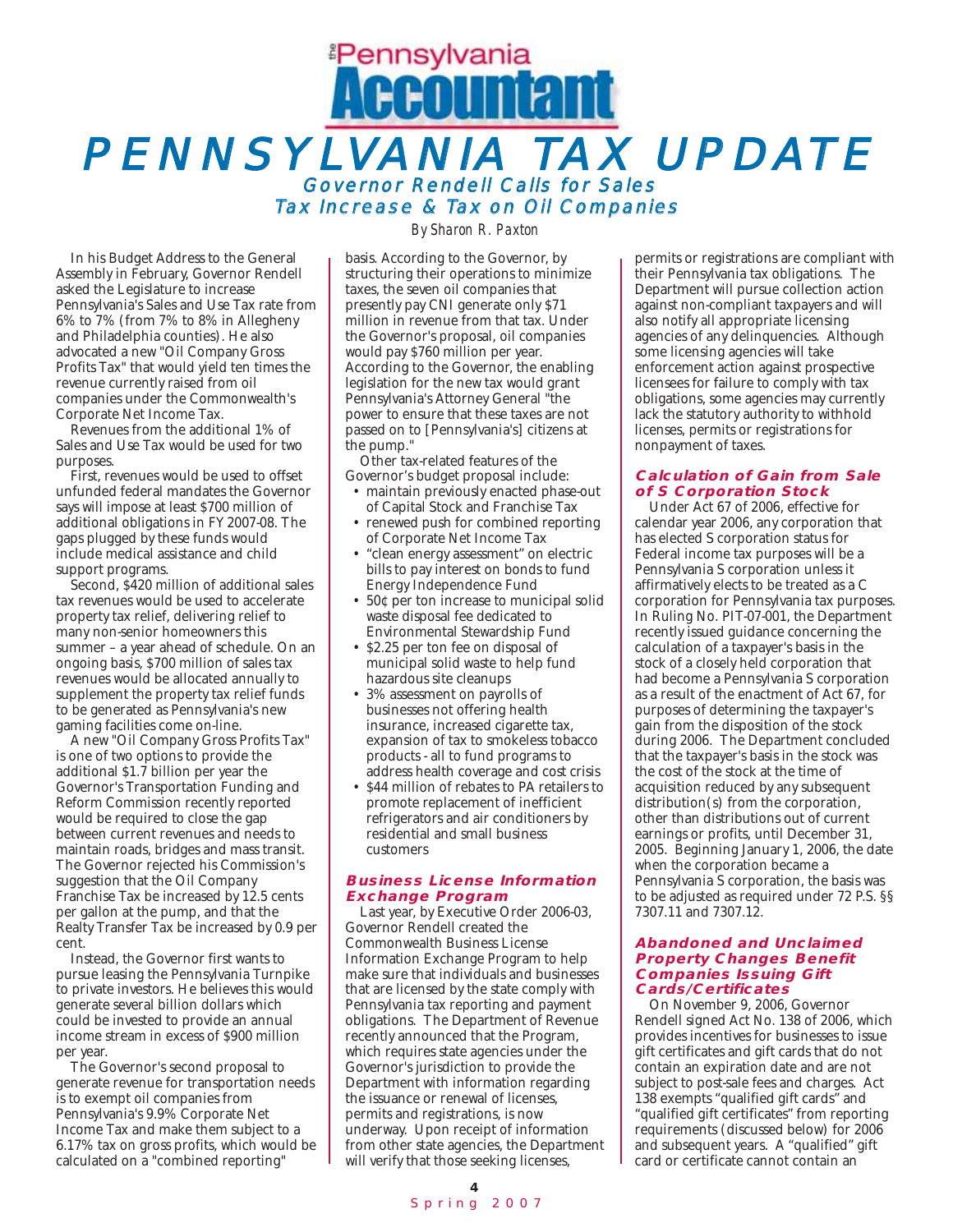

expiration date or any type of post-sale charge or fee, including, but not limited to, a service charge, dormancy fee, account maintenance fee, cash out fee, replacement card fee or activation or reactivation fee. Under the new law, issuers of qualified gift cards and certificates will have no obligation to remit unredeemed amounts to the Commonwealth. On the other hand, they will be obligated to redeem the gift cards and certificates indefinitely.

Legislation was introduced a number of times over the past several years that would have made it a summary offense to sell gift certificates or gift cards with an expiration date. Other proposed legislation would have made selling gift certificates or gift cards with an expiration date, or a right of the seller to impose or collect any after-thesale charge or fee, a violation of the Pennsylvania Unfair Trade Practices and Consumer Protection Law. While it is still lawful and appropriate for companies to issue gift cards and gift certificates with expiration dates and post-sale fees, the changes made by Act 138 to the Abandoned and Unclaimed Property Law provide a substantial incentive for businesses to offer "qualified" gift certificates and gift cards.

Pennsylvania, like most states, requires the holder of "abandoned" or "unclaimed" property to report (and remit) such property after the expiration of a certain number of years. According to the Treasury Department's website, Pennsylvania is currently holding over \$1 billion in unclaimed property. Examples of reportable unclaimed property include dormant bank accounts, escrow accounts, stocks and bonds, uncashed payroll checks, uncashed accounts payable checks, uncashed operating fund checks, credit balances, customer deposits, uncashed death benefit checks and unused gift certificates and gift cards. Reporting obligations for abandoned and unclaimed property are generally governed by the laws of the state of the legal owner's last known address rather than the laws of the state where the business holding the property is located. If the owner's address is unknown (or if the owner's state of residence does not require reporting of the property), the unclaimed property is reportable to the holder's state of incorporation.

*Sharon R. Paxton is a member of McNees Wallace & Nurick LLC's State and Local Tax Group.* 

## **NSA State Director's Message**



NSA has been very busy during tax season testifying before the Congress to protect the practice rights of the independent practitioner, while simultaneously presenting

practitioner concerns to the Internal Revenue Service.

#### **NSA Urges U.S. Senate to Enact Tax Preparer Legislation**

NSA delivered a statement to the U.S. Senate Finance Committee in support of legislation that would require professional tax preparers to demonstrate their expertise before they can submit returns on behalf of taxpayers. NSA urged members of the Committee to consider introducing a bill this year similar to S.832, which addressed this issue in the last Congress. Under the provisions in last years bill, the Treasury Department would be instructed to develop and administer an eligibility examination designed to test the knowledge and technical competency of individuals who prepare federal tax returns. NSA has long supported this type of legislation, provided it recognizes the validity of existing examinations offered by nationally recognized credentialing organizations such as the AICPA or ACAT (Accreditation Council for Accounting and Taxation) as a means of meeting the standard required to practice. Senators Max Baucus and Charles Grassley have again made overtures that a bill similar to last year's.832 would be introduced this year.

#### **NSA Testifies before IRS Oversight Board**

In a meeting held in early March before the IRS Oversight Board, NSA's Federal Taxation Committee stressed the need for tax simplification as a means of reducing the federal "tax gap," which is estimated to cost the U.S. government \$200-\$400 billion per year in unpaid taxes. This translates to a "surtax" of \$2,200 per taxpayer to subsidize the noncompliance of individuals and businesses that are not filing tax returns, according to the IRS National Taxpayer Advocate.

#### **NSA President Testifies before Small Business Administration**

National Society of Accountants President Robert Fukuhara Jr., CPA, ABA, ATA, testified at a National Regulatory Fairness Hearing before the U.S. Small Business Administration (SBA) in Washington, DC. concerning regulatory problems confronting small business. Issues discussed by Fukuhara included excessive paperwork and reporting costs in complying with Sarbanes-Oxley Act, the increased time it takes for approval of an SBA Loan and the impact of Social Security taxes on retirement savings.

#### **Serving Aging America**

NSA's outstanding seminar series: Serving Aging America – 2007, will be held at the Riviera Hotel & Casino in Las Vegas, NV June 4-9, 2007.

Serving Aging America is offered in three levels:

- **Level 1** Preparing You and Your Clients for Retirement (June 4-5, 2007)
- **Level 2** Essentials of Estate and Trust Planning (June 6-7, 2007)
- **Level 3** Elder Care Hot Topics (June 8-9, 2007)

Those completing all three levels of Serving Aging America™ can apply for the prestigious Elder Care Specialist® (ECS) designation conferred by the Accreditation Council for Accountancy and Taxation (ACAT). For more information on obtaining the ECS credential, and testing requirements call ACAT toll free at 1-888-289-7763.

#### **NSA Webinars Coming Soon**

NSA will be launching a series of monthly webinars covering topics such as marketing on a budget, effective billing techniques, when and how to fire a client, and much more. Each webinar will last approximately one hour and will include time for questions and answers. Schedule will be published in the near future.

Please feel free to contact me with any questions via email at rbraschcpa@verizon.net

Respectfully submitted, Richard Brasch Jr., CPA NSA State Director – Pennsylvania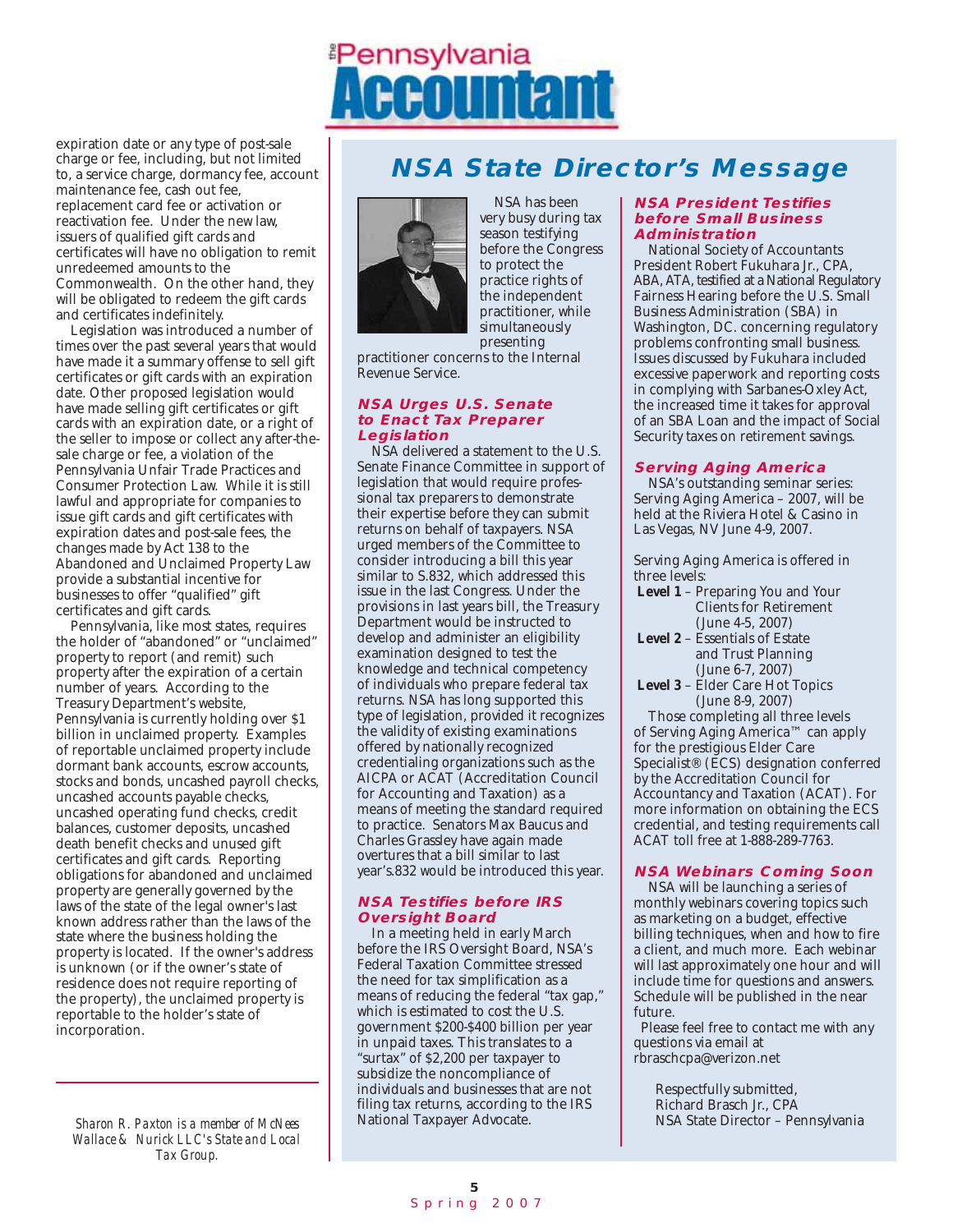

### **Custom Brokers Insurance**



Specialists • Professional Liability 3659 Green Road . Suite 209 . Beachwood, OH 44122-5754 Tel.: 216-831-0333 Toll-Free: 800-969-7475 · Fax: 216-831-6819

Reserve amount<br>(if open)

| Firm:                                                                                                                                                                                                                                                                                                                                                                                                                                                                                                                                                                                                                                                                                                   |                                      |                                                                                                                                                                                                                                                                                                                                                                     |                                     | Contact:                                                                                                                                                                                                                                                                                                                                                                                                                                                                                                                                                                                                                                                                                                |      |
|---------------------------------------------------------------------------------------------------------------------------------------------------------------------------------------------------------------------------------------------------------------------------------------------------------------------------------------------------------------------------------------------------------------------------------------------------------------------------------------------------------------------------------------------------------------------------------------------------------------------------------------------------------------------------------------------------------|--------------------------------------|---------------------------------------------------------------------------------------------------------------------------------------------------------------------------------------------------------------------------------------------------------------------------------------------------------------------------------------------------------------------|-------------------------------------|---------------------------------------------------------------------------------------------------------------------------------------------------------------------------------------------------------------------------------------------------------------------------------------------------------------------------------------------------------------------------------------------------------------------------------------------------------------------------------------------------------------------------------------------------------------------------------------------------------------------------------------------------------------------------------------------------------|------|
| Address:                                                                                                                                                                                                                                                                                                                                                                                                                                                                                                                                                                                                                                                                                                |                                      |                                                                                                                                                                                                                                                                                                                                                                     |                                     |                                                                                                                                                                                                                                                                                                                                                                                                                                                                                                                                                                                                                                                                                                         |      |
| City: State:                                                                                                                                                                                                                                                                                                                                                                                                                                                                                                                                                                                                                                                                                            |                                      |                                                                                                                                                                                                                                                                                                                                                                     |                                     | Zip:                                                                                                                                                                                                                                                                                                                                                                                                                                                                                                                                                                                                                                                                                                    |      |
| Phone: Fax:                                                                                                                                                                                                                                                                                                                                                                                                                                                                                                                                                                                                                                                                                             |                                      |                                                                                                                                                                                                                                                                                                                                                                     |                                     | Email:                                                                                                                                                                                                                                                                                                                                                                                                                                                                                                                                                                                                                                                                                                  |      |
| Annual Fees: \$___________ YIE:__________<br>Number of accountants (with years of<br>experience):<br>F/Time:<br>P/Time*:<br>5+ years: _________<br>4 years:<br><u> De Carlos de la p</u><br>3 years:<br><u> 1989 - Andrea Stein</u><br>2 years:<br>$\mathcal{L}^{\text{max}}_{\text{max}}$ . The set of $\mathcal{L}^{\text{max}}_{\text{max}}$<br>1 year:<br><1 year:<br>Total:<br>*Average of 25 hours per week or less<br>Renewal: $\frac{1}{1}$ / $\frac{1}{1}$ Insurer: $\frac{1}{1}$ Insurer: Limit: $\frac{1}{1}$ Limit: $\frac{1}{1}$ Deductible: $\frac{1}{1}$ Deductible: $\frac{1}{1}$ Deductible: $\frac{1}{1}$ Deductible: $\frac{1}{1}$ Deductible: $\frac{1}{1}$ Deductible: $\frac{1}{$ | Within the past 5 years:<br>YES□ NO□ | On what date was the firm established____________<br>Has any member of the firm provided services or acted as a                                                                                                                                                                                                                                                     |                                     | In the past three years, how many firm members attended a loss control seminar ___<br>Has the firm provided services to a client that is engaged in the issuance, offering,<br>registration or sale of securities or bonds; or provided clients with forecasts or<br>projections for inclusion in sales literature, etc., of any securities or bonds?<br>director/officer/committee member for any financial institution? YES $\square$ NO $\square$<br>Has any member of the firm had an accounting license or authority to practice<br>accounting revoked, or been subject to disciplinary action, fine reprimand, or criminal<br>penalty related to performance of professional services? YES O NO O |      |
| Approximately percentage of income received from the following activities for the last annual period:<br><b>Activity</b>                                                                                                                                                                                                                                                                                                                                                                                                                                                                                                                                                                                | $\%$                                 |                                                                                                                                                                                                                                                                                                                                                                     |                                     | <b>Activity</b>                                                                                                                                                                                                                                                                                                                                                                                                                                                                                                                                                                                                                                                                                         | $\%$ |
| Audit: Public Companies**                                                                                                                                                                                                                                                                                                                                                                                                                                                                                                                                                                                                                                                                               |                                      | <b>Litigation Support</b>                                                                                                                                                                                                                                                                                                                                           |                                     |                                                                                                                                                                                                                                                                                                                                                                                                                                                                                                                                                                                                                                                                                                         |      |
| Audit: Other                                                                                                                                                                                                                                                                                                                                                                                                                                                                                                                                                                                                                                                                                            |                                      |                                                                                                                                                                                                                                                                                                                                                                     | <b>Management Advisory Services</b> |                                                                                                                                                                                                                                                                                                                                                                                                                                                                                                                                                                                                                                                                                                         |      |
| <b>Review</b>                                                                                                                                                                                                                                                                                                                                                                                                                                                                                                                                                                                                                                                                                           |                                      | <b>Assurance Services</b>                                                                                                                                                                                                                                                                                                                                           |                                     |                                                                                                                                                                                                                                                                                                                                                                                                                                                                                                                                                                                                                                                                                                         |      |
| Compilation                                                                                                                                                                                                                                                                                                                                                                                                                                                                                                                                                                                                                                                                                             |                                      | <b>Financial Planning</b>                                                                                                                                                                                                                                                                                                                                           |                                     |                                                                                                                                                                                                                                                                                                                                                                                                                                                                                                                                                                                                                                                                                                         |      |
| Bookkeeping                                                                                                                                                                                                                                                                                                                                                                                                                                                                                                                                                                                                                                                                                             |                                      | Asset Management                                                                                                                                                                                                                                                                                                                                                    |                                     |                                                                                                                                                                                                                                                                                                                                                                                                                                                                                                                                                                                                                                                                                                         |      |
| Tax                                                                                                                                                                                                                                                                                                                                                                                                                                                                                                                                                                                                                                                                                                     |                                      |                                                                                                                                                                                                                                                                                                                                                                     | Sale of Mutual Funds                |                                                                                                                                                                                                                                                                                                                                                                                                                                                                                                                                                                                                                                                                                                         |      |
| <b>Business Valuation</b>                                                                                                                                                                                                                                                                                                                                                                                                                                                                                                                                                                                                                                                                               |                                      |                                                                                                                                                                                                                                                                                                                                                                     |                                     | SEC/Sarbanes Oxley Related Services**                                                                                                                                                                                                                                                                                                                                                                                                                                                                                                                                                                                                                                                                   |      |
| <b>Computer Consulting</b>                                                                                                                                                                                                                                                                                                                                                                                                                                                                                                                                                                                                                                                                              |                                      | Other*                                                                                                                                                                                                                                                                                                                                                              |                                     |                                                                                                                                                                                                                                                                                                                                                                                                                                                                                                                                                                                                                                                                                                         |      |
| <b>Litigation Support</b>                                                                                                                                                                                                                                                                                                                                                                                                                                                                                                                                                                                                                                                                               |                                      | Total                                                                                                                                                                                                                                                                                                                                                               |                                     |                                                                                                                                                                                                                                                                                                                                                                                                                                                                                                                                                                                                                                                                                                         | 100% |
| •• Calls for a supplement<br>CLAIMS HISTORY (within the past five years):                                                                                                                                                                                                                                                                                                                                                                                                                                                                                                                                                                                                                               |                                      |                                                                                                                                                                                                                                                                                                                                                                     |                                     |                                                                                                                                                                                                                                                                                                                                                                                                                                                                                                                                                                                                                                                                                                         |      |
| Date claim(s) Reported                                                                                                                                                                                                                                                                                                                                                                                                                                                                                                                                                                                                                                                                                  | One: $/$ /19                         |                                                                                                                                                                                                                                                                                                                                                                     | Two: $\frac{1}{19}$ /19             | Three: $\frac{1}{2}$ /19 ____                                                                                                                                                                                                                                                                                                                                                                                                                                                                                                                                                                                                                                                                           |      |
| Amount Paid, including<br>Defense Expenses (if                                                                                                                                                                                                                                                                                                                                                                                                                                                                                                                                                                                                                                                          | $\frac{1}{2}$                        | $\begin{picture}(20,10) \put(0,0){\vector(1,0){100}} \put(15,0){\vector(1,0){100}} \put(15,0){\vector(1,0){100}} \put(15,0){\vector(1,0){100}} \put(15,0){\vector(1,0){100}} \put(15,0){\vector(1,0){100}} \put(15,0){\vector(1,0){100}} \put(15,0){\vector(1,0){100}} \put(15,0){\vector(1,0){100}} \put(15,0){\vector(1,0){100}} \put(15,0){\vector(1,0){100}} \$ |                                     | $\begin{array}{c} \updownarrow \\ \updownarrow \end{array}$                                                                                                                                                                                                                                                                                                                                                                                                                                                                                                                                                                                                                                             |      |

Please return to Custom Brokers Insurance, 3659 Green Road Suite 209, Beachwood, Ohio 44122 Tel: 800-969-7475 – Fax: 216-831-6819 Email to: rditomaso@job-cbi.com – http:www.cpagold.com

 $\text{closed}$   $\text{\$}$   $\text{\$}$   $\text{\$}$   $\text{\$}$   $\text{\$}$   $\text{\$}$   $\text{\$}$   $\text{\$}$   $\text{\$}$   $\text{\$}$   $\text{\$}$   $\text{\$}$   $\text{\$}$   $\text{\$}$   $\text{\$}$ 

 $\text{\$}$   $\text{\$}$   $\text{\$}$   $\text{\$}$   $\text{\$}$   $\text{\$}$   $\text{\$}$   $\text{\$}$   $\text{\$}$   $\text{\$}$   $\text{\$}$   $\text{\$}$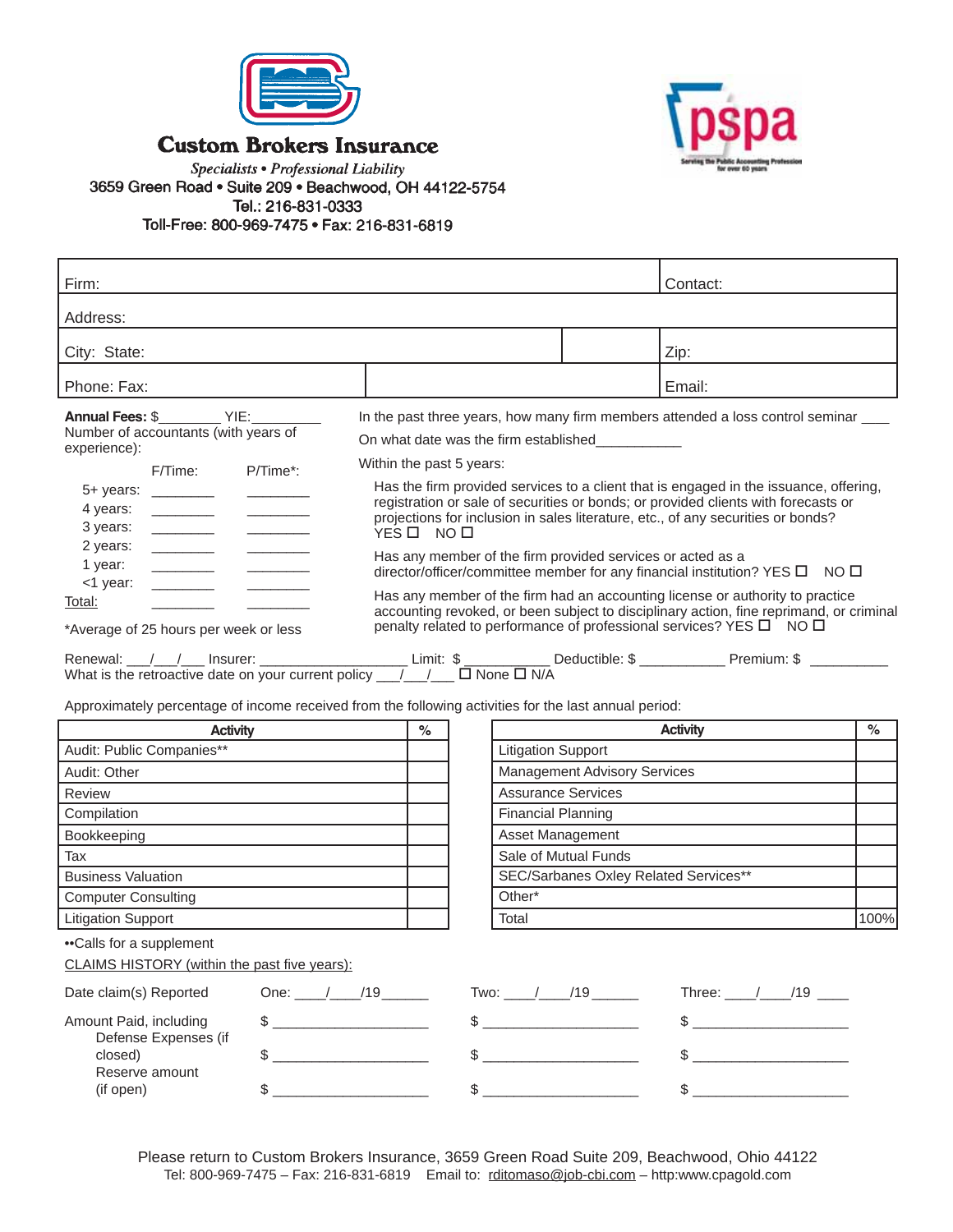

# **Washington Struggles Over Dealing With Alternative Minimum Tax**

On March 5, the staff of the Joint Committee on Taxation published an overview of the alternative minimum tax (AMT). The document, prepared in advance of a March 7 House Ways & Means Committee meeting on the AMT, highlights the basics of this tax, how it will affect more and more taxpayers in the coming years and what it will cost them, and the options for reform.

**RIA observation:** The study vividly demonstrates why the AMT is such a thorny problem for Congress and the Administration and will be a key driver in the debate over the 2001 EGTRRA (Economic Growth and Tax Relief Reconciliation Act) tax provisions scheduled to expire after 2010. It also shows why it will be politically unpalatable for Congress not to enact at least a shortterm AMT "fix" for at least 2007 and perhaps 2008 as well.

**Rising AMT tide.** Absent Congressional action, the percentage of taxpayers affected by the AMT is projected to jump from 2.5% in 2006 to 13.8% in 2007. It will increase to 15.1% in 2008, 16.5% in 2009, and 17.98% in 2010. AMT liability and lost credits expressed as a percentage of total individual income tax liability also will jump. For example, it is projected to rise from 2.5% in 2006 to 6.7% in 2007.

The principal reason for the sharp increase in the AMT's impact from 2006 to 2007 is that, under current law, beginning this year: (1) the AMT exemption levels drop to where they were before 2001, and (2) nonrefundable personal credits (except for the adoption, child, and saver's credits) are no longer allowed against the

AMT. The number of taxpayers affected by the AMT continues to rise through 2010 because the AMT exemption levels are not indexed for inflation while the regular income tax is. By 2010, almost 31 million individual income tax returns will have AMT liability and/or restricted use of credits totaling approximately \$119 billion.

The Joint Committee study also shows how the AMT's reach will extend further down the income distribution chain. For example, in tax year 2006, 170,000 taxpayers, or 1.6% of those with adjusted gross income between \$75,000 and \$100,000, are estimated to be affected by the AMT and will likely have an AMT liability or lost credits totaling \$290 million. However, for 2007, almost half of the taxpayers in this income group, nearly 5.7 million, would be affected by the AMT and experience AMT liabilities or lost credits totaling \$6.3 billion.

**Beyond 2010.** Absent Congressional action, the tax reductions enacted by the 2001 EGTRRA will expire after 2010. For example, the reduced regular income tax rates would expire (e.g., the top tax rate would rise from 35% to 39.6%), the relief from phaseouts of personal exemptions and itemized deductions would be eliminated, and the marriage penalty relief for the standard deduction and the 15% bracket would disappear. Paradoxically, if the EGTRRA reductions are allowed to expire, the number of taxpayers affected by the AMT after 2010 will decline. That's because regular income tax liability would rise for many taxpayers and thus cause fewer of them to be exposed to the AMT (which applies only if tentative minimum

tax exceeds regular tax liability).

**Selected reform options.** The Joint Committee study presents legislators with the following options for long-term AMT reform, and shows what each would cost over 2007-2017:

- Permit the deduction for state and local taxes for purposes of computing AMTI (alternative minimum taxable income): \$576.5 billion.
- Permit a deduction for personal exemptions for purposes of computing AMTI: \$509.8 billion.
- Permit the deduction for miscellaneous itemized deductions for purposes of computing AMTI: \$114 billion.
- Permit a deduction for the standard deduction for purposes of computing AMT: \$95.2 billion.
- Permit deductions for state and local taxes, miscellaneous itemized deductions, personal exemptions, and the standard deduction for purposes of computing AMTI: \$783.7 billion.
- Repeal the AMT: \$872.3 billion.

*Reprinted with permission from Gear Up Gold Rush® Newsletter, Vol. 3, Issue 4: April 2007 (GUGN0407). Copyright © 2007 Practitioners Publishing Company. All Rights Reserved. The Gear Up Gold Rush Newsletter is a four to six page tax newsletter published monthly by Practitioners Publishing Company (PPC) in collaboration with Gear Up. Reproduction is prohibited without written permission of the publisher. Not assignable without consent. Contact: 800.231.1860 or GearUp.com/GoldRush*

### **New Members**

| continued from page 3     |                            |     |           |                                                       |                                                   |           |           |  |
|---------------------------|----------------------------|-----|-----------|-------------------------------------------------------|---------------------------------------------------|-----------|-----------|--|
|                           |                            |     |           | Georgia MacInnis                                      | B. Joseph Cellini                                 | <b>AC</b> | <b>SE</b> |  |
| Celeste Midkiff, CPA      | Celeste Ann Midkiff CPA    |     | AC LHV    | Edwin Nickey                                          |                                                   | AC        | - SE      |  |
| Francis Mullane, CPA      | Francis X. Mullane, Inc.   |     | AC LHV    | <b>Keith Brenner</b>                                  | Brenner Accounting Services, Ltd.                 |           | AC SOC    |  |
| <b>Richard Schlosser</b>  |                            |     | AC LHV    | Ronald Calhoun                                        | R. Calhoun & Associates                           |           | AC SOC    |  |
| Lewis Slepetz, Jr., EA    |                            |     | AC LHV    | Carrie Campbell, EA                                   | Carey Associates, Inc.                            |           | AC SOC    |  |
| Kandy Stearns, EA         | Stearns & Company          |     | AC LHV    | E. Steve Clever, CPA                                  | John W. Gleim, Jr., Inc.                          |           | AC SOC    |  |
| James Bone, Jr., CPA      |                            | AC. | <b>NE</b> | Kenneth Collins, EA                                   | Kenneth C. Collins, EA                            |           | AC SOC    |  |
| Bonnie Fulkerson          | Stephen A. Webster, CPA    | AC  | <b>NE</b> | Donna Gurreri                                         | Lease's Tax and Accounting                        |           | AC SOC    |  |
| Joseph Kerestes, Jr., CPA |                            | AC  | <b>NE</b> | Steven Hake, CPA                                      | Stambaugh Ness, PC                                |           | AC SOC    |  |
| Tami Mangan, CPA          | Joseph M. Alu & Associates | AC  | <b>NE</b> | Thomas King                                           |                                                   |           | AC SOC    |  |
| <b>Carl Mullay</b>        | Mullay and Sons, Inc.      | AC  | <b>NE</b> | John Klingler, CPA                                    | Klingler & Associates, P.C.                       |           | AC SOC    |  |
| Nancy Nicoletto, CPA      |                            | AC  | <b>NE</b> | John Raudenbush                                       |                                                   |           | AC SOC    |  |
| Tracey Pordon, CPA        | Tracey L. Pordon, CPA, LLC | AC  | <b>NE</b> | Andrew Sartalis, CPA                                  | Sartalis and Associates                           |           | AC SOC    |  |
| Steven Resuta, CPA        | Steven C. Resuta, CPA      | AC  | <b>NE</b> | Stephen Kline                                         | Kline Accounting & Income Tax Service             |           | AC WC     |  |
| Jacqueline Kania          |                            | AC. | PH        | Robert John Moyer, Jr., CPA Robert J. Moyer, Jr., CPA |                                                   |           | AC WC     |  |
| Peter La Rosa             |                            | АC  | PH        | Richard Speicher, CPA                                 | Richard L. Speicher, CPA                          |           | AC WC     |  |
| Deborah Markert           | P.M. Lipari, CPA           | AS. | PH        | <b>Gerald Erbe</b>                                    | Erbe Company                                      | AC        | <b>WP</b> |  |
| Jerome Mauze, CPA         |                            | AC  | PH        | Joseph Ferno                                          | McCardle & Company                                | AC        | <b>WP</b> |  |
| Carl O'Fria, Jr., CPA     | O'Fria & Company PC        | AC. | PH        | Linda Ford, PA                                        | Linda J. Ford, PA                                 | AC        | WP        |  |
| Lewis Schifreen           |                            | AC  | PH        | Bruce Hall, CPA                                       |                                                   | AC        | <b>WP</b> |  |
| Ira Siegal, CPA           |                            | AC. | PH        | Pete Jenkins                                          | Pete Jenkins Tax, Accounting & Financial Services | AC        | WP        |  |
| Richard Barrett, PA       | Barrett & Associates, LP   | AC  | <b>SE</b> | Heather Perman                                        | P.A. Erbe & Associates, Inc.                      | AC        | <b>WP</b> |  |
| Robert Blasiotti, CPA     | Blasiotti & Co. - CPA's    | AC  | <b>SE</b> | Jeffrey Rihn, CPA                                     |                                                   | AC        | WP        |  |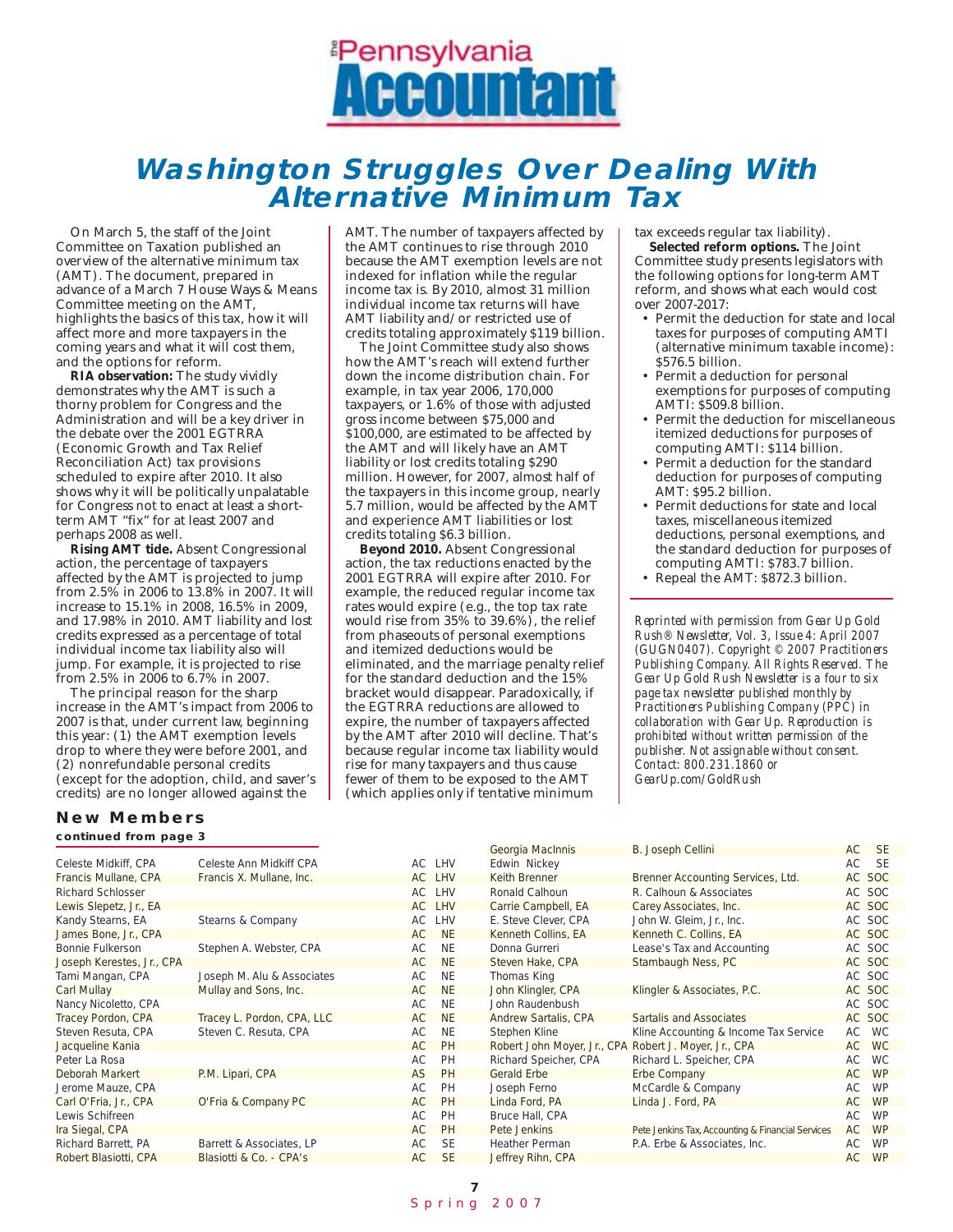

# **IRS Explains How Older Individuals Can Make Nontaxable Transfers From IRAs to Charity**

The IRS has explained how age 70 1/2 and older individuals can make nontaxable transfers from IRAs to charities under Code Section  $408(d)(8)$ . This Pension Protection Act of 2006 (PPA, P.L. 109-280) provision applies only for transfers made in 2006 and 2007.

**RIA observation:** The IRS's interpretation of the nontaxable transfer provision is liberal. For example, it permits each spouse to make an up-to-\$100,000 tax-free transfer, and allows the IRA owner to hand-deliver a check from the IRA made out to the charity. It also permits otherwise-qualifying IRA beneficiaries to make the nontaxable rollover.

**New charitable giving option.** For distributions in tax years beginning in 2006 and 2007, an up-to-\$100,000 annual exclusion from gross income is available for otherwise taxable IRA distributions that are qualified charitable distributions, as defined below [Code Sec. 408(d)(8)]. An excluded distribution can't be deducted as a charitable contribution. [Code Sec.  $408(d)(8(E)]$ 

**RIA observation:** Qualified charitable distributions aren't subject to the charitable contribution percentage limits, since they are neither included in gross income nor claimed as a deduction on the taxpayer's return. Because such a distribution is not includible in gross income, it will not increase AGI for purposes of the phaseout of itemized deductions, personal exemptions, or any other deduction, exclusion or tax credit that is limited or lost completely when AGI reaches certain specified levels.

A qualified charitable distribution is one made from an individual retirement plan (other than a SEP or SIMPLE IRA) on or after the date that the IRA owner attains age 70 1/2 directly by the IRA trustee to a Code Section  $170(b)(1)(A)$  charitable organization (other than a Code Section  $509(a)(3)$  organization or a donor advised fund, as defined in Code Section  $4966(d)(2)$ . Also, to be excludible, the distribution must otherwise be entirely deductible as a charitable contribution under Code Section 170 without regard to the charitable deduction percentage limits.  $[Code Sec. 408(d)(8)(B), Code Sec.$ 408(d)(8)(C)]

**RIA observation:** Thus, if the deductible amount is reduced because of a benefit received in exchange, or if a deduction is not allowable because the donor did not obtain sufficient substantiation, the exclusion is not available for any part of the IRA distribution.

If the IRA owner has any IRA with nondeductible contributions, the distribution is treated as consisting of income first, up to the aggregate amount that would be includible in gross income if the aggregate balance of all IRAs having the same owner were distributed during the same year. The annuity rules of Code Section 72 under which a pro rata part of the distribution would be treated as made out of nondeductible contributions don't apply. However, proper adjustments must be made in applying the Code Section 72 annuity rules to other distributions made in the tax year and later tax years to reflect the amount treated as a qualified charitable distribution under this special rule. [Code Sec. 408(d)(8)(D)]

Although a direct distribution from an IRA to a charity is not included in the taxpayer's gross income, it is taken into account in determining his required minimum distribution (RMD) for the year. Thus, if the amount distributed directly from the IRA to an eligible charity at least equals the amount of the owner's RMD for the tax year, he will not be required to take any other distribution from the IRA for that tax year. (Joint Committee on Taxation Report on the PPA, JCX-38-06)

Here's how IRS interprets the new nontaxable transfer-to-charity option:

#### • **Eligibility for nontaxable transfer to charity.**

The nontaxable transfer to charity is available not only to IRA owners, but to their beneficiaries as well. The beneficiary must make the transfer after he has attained age 701/2. (Notice 2007-7, Q&A 37)

#### • **\$100,000 limit.**

The income exclusion for qualified charitable distributions only applies to the extent that the aggregate amount of qualified charitable distributions made during any tax year with respect to an IRA owner does not exceed \$100,000. Thus, if an IRA owner has multiple IRAs, and makes qualified charitable distributions from more than one of them, he may exclude a maximum of \$100,000 for that year. For married individuals filing a joint return, the limit is \$100,000 per spouse. (Notice 2007-7, Q&A 34)

#### • **Eligible IRAs.**

The IRS says that the exclusion for qualified charitable distributions is generally available for distributions from any type of IRA (including a Code Section 408A Roth IRA and a Code Section 408(q) deemed IRA). However,

the IRA can't be an "ongoing SEP IRA" or an "ongoing SIMPLE IRA". A SEP IRA or a SIMPLE IRA is treated as "ongoing" if it is maintained under an employer arrangement under which an employer contribution is made for the plan year ending with or within the IRA owner's tax year in which the charitable contributions would be made. (Notice 2007-7, Q&A 36)

- **RIA observation:** In other words, the IRS says that if a SEP or SIMPLE IRA account owner retired before 2006 (and didn't get an employer contribution after 2005), he may make a nontaxable distribution in 2006 or 2007 from the IRA to a charity if he meets all the necessary conditions (e.g., he has attained age 701/2).
- **Direct payment to charity.**  Code Section  $408(d)(8)(B)(i)$  provides that to qualify as a nontaxable distribution, a transfer must be made directly by the IRA trustee to an eligible charitable organization. The IRS says that if a check from an IRA made payable to an eligible charitable organization is delivered by the IRA owner to the organization, the payment is treated as a direct payment by the IRA trustee to the charitable organization for purposes of Code Section  $408(d)(8)(B)(i)$ .
- **Transfer not a prohibited transaction.**  Notice 2007-7, Q&A 44, says a qualifying transfer from an IRA to a Code Section  $170(b)(1)(A)$  charity won't be treated as a prohibited transaction under Code Section 4975, even if the individual for whose benefit the IRA is maintained had an outstanding pledge to the receiving charitable organization.

According to the Franchise Tax Board, California is conformed to this treatment of distributions from IRAs to charity.

For further information, visit ria.thomson.com.

*Reprinted with permission from Gear Up Gold Rush® Newsletter, Vol. 3, Issue 3: March 2007 (GUGN0307). Copyright © 2007 Practitioners Publishing Company. All Rights Reserved. The Gear Up Gold Rush Newsletter is a four to six page tax newsletter published monthly by Practitioners Publishing Company (PPC) in collaboration with Gear Up. Reproduction is prohibited without written permission of the publisher. Not assignable without consent. Contact: 800.231.1860 or GearUp.com/GoldRush*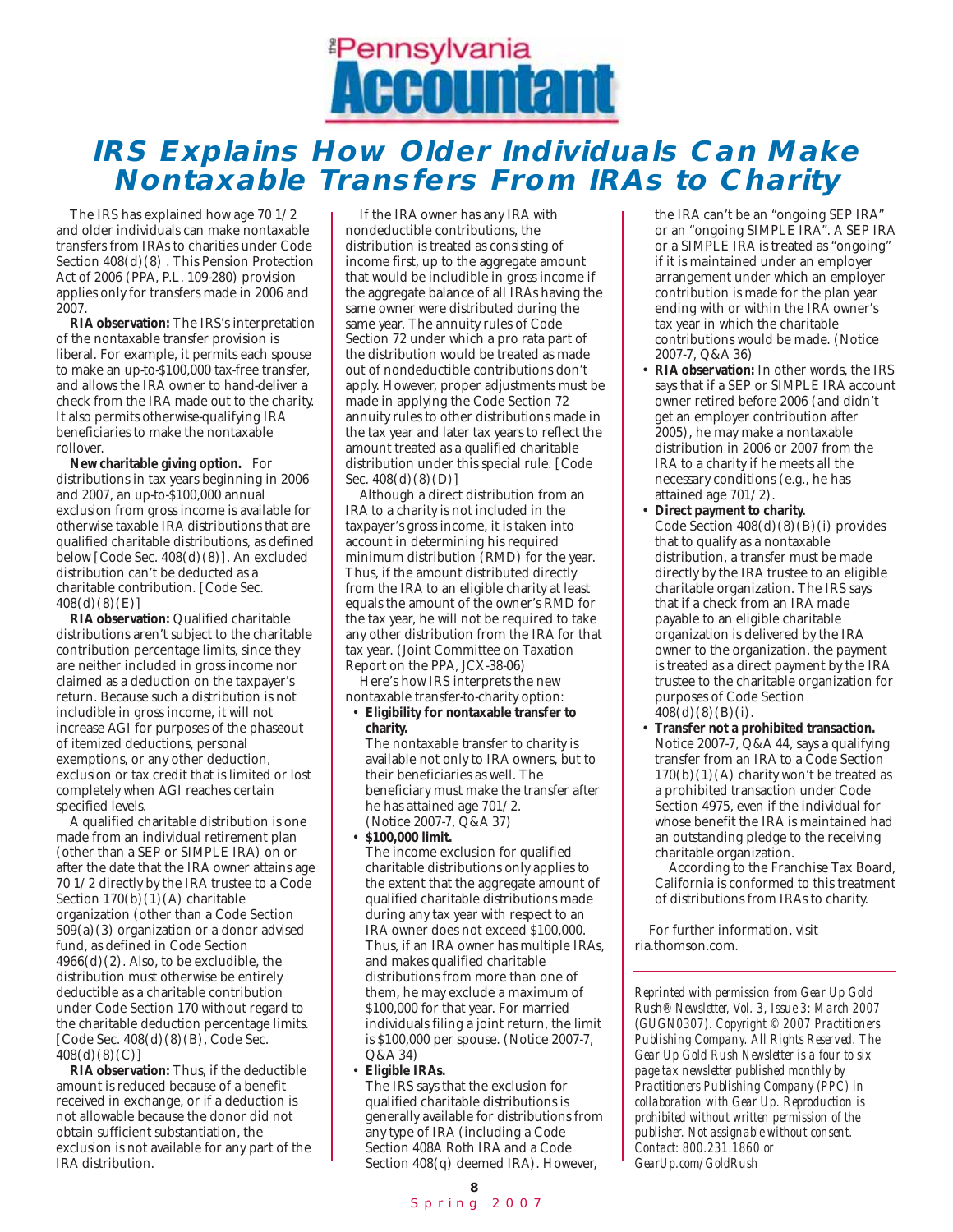

# **IRS Unveils 2007 List of Notorious Tax Scams The "Dirty Dozen"**

IRS has unveiled its latest list of notorious tax scams, which it calls the "Dirty Dozen", highlighting five new scams that IRS auditors and criminal investigators have uncovered. IRS publishes the list each year to remind taxpayers to be wary of schemes that promise to eliminate taxes.

#### **RIA recommendation:**

Practitioners should counsel clients and prospective clients to steer clear of these schemes and take steps to remedy the situation for any client that may have gotten involved in one of them.

"Dirty Dozen" for 2007. The IRS has identified the following tax scams as this year's "Dirty Dozen." This list includes five new scams involving: fraudulent telephone excise tax refunds, abusive use of Roth IRAs, the American Indian employment credit, domestic shell corporations, and structured entities.

#### **1) Telephone excise tax refund abuse.**

Early filings show that some individuals have requested large and apparently improper amounts for the special telephone tax refund. For example, some taxpayers seem to be seeking a refund of their entire phone bills, rather than just the 3% long-distance excise tax. In some cases, tax preparers are filing improper requests for their clients. The IRS is investigating potential abuses in this area and will take prompt action.

#### **2) Abusive Roth IRAs.**

The IRS says that taxpayers should be wary of advisers who encourage them to shift undervalued property to Roth Individual Retirement Arrangements (IRAs). For instance, some promoters have the taxpayer move undervalued common stock into a Roth IRA, circumventing the annual maximum contribution limit and allowing otherwise taxable income to go untaxed.

#### **3) Identity theft.**

The IRS says that it's aware of several email identity theft scams (so called "phishing") involving taxes. Fraudsters send bank customers fictitious correspondence and IRS forms in an attempt to trick them into disclosing personal financial data. A typical email notifies a taxpayer of an outstanding refund, urging him to click on a hyperlink and visit an official-looking website where he is asked to give his Social Security and credit card number. The IRS emphasizes that it does not use email to initiate contact with taxpayers. A taxpayer who has any doubt whether a contact from IRS is authentic can call 800.829.1040 to confirm it.

#### **4) Disguised corporate ownership.**

The IRS says that domestic shell corporations and other entities have been formed and operated in certain states to disguise the ownership of a business or financial activity. They are being used to facilitate income underreporting, nonfiling of tax returns, listed transactions, money laundering, financial crimes and possibly terrorist financing.

#### **5) Zero wages.**

In this scam, a Form 4852, Substitute Form W-2, or a "corrected" Form 1099 showing zero or little income is filed with a return. The taxpayer may include a statement rebutting wages and taxes reported to IRS by the payer or may refer to the paying company's refusal to issue a corrected Form W-2.

#### **6) Return preparer fraud.**

Dishonest return preparers can cause many headaches for taxpayers who fall victim to their ploys. Such preparers derive financial gain by skimming a portion of their clients' refunds and charging inflated fees for return preparation services. They attract new clients by promising large refunds. The IRS says that taxpayers should choose carefully when hiring a tax preparer.

#### **7) American Indian employment credit.**

In this scam, Native American employees reduce the income on their returns, citing an American Indian employment or treaty credit. Although businesses employing Native Americans or their spouses can claim such a credit, it isn't available to employees. Unscrupulous promoters have also informed Native Americans that they're not subject to federal income tax and had them eliminate withholding by filing Form W-8 BEN, Certificate of Foreign Status of Beneficial Owner for U.S. Tax Withholding. Promoters have also sent email with false IRS letterheads to solicit personal financial information in order to process their "non-tax" status.

#### **8) Trust misuse.**

Unscrupulous promoters for years have urged taxpayers to transfer assets into trusts. They promise reduction of income subject to tax, deductions for personal expenses and reduced estate or gift taxes. However, some trusts do not deliver the promised tax benefits, and the IRS is actively examining these arrangements. The IRS says that taxpayers should seek the advice of a trusted professional before entering into a trust.

#### **9) Structured entity credits.**

The IRS says that promoters of this newly identified scheme set up partnerships to own and sell state conservation easement credits, and rehabilitation and other credits. The credits are the only assets of the entities and once they're fully used, investors receive a K-1 indicating the initial investment is a total loss, deductible on their return. The IRS states that forming such an entity isn't a viable business purpose; the investments aren't valid; and the losses aren't deductible.

#### **10) Abuse of charitable organizations and deductions.**

The IRS says it has observed an increase in the use of tax-exempt organizations to improperly shield income or assets from taxation. This can occur, for example, when a taxpayer moves assets or income to a tax-exempt supporting organization or donor-advised fund but maintains control over the assets or income, thereby obtaining a tax deduction without transferring a commensurate benefit to charity. Contributions of non-cash assets also continue to be an area of abuse, especially the overvaluation of contributed property. The IRS also notes an upswing in private tuition payments being disguised as charitable contributions to religious organizations.

#### **11) Form 843 tax abatement.**

This scam involves a return filer requesting abatement of previously assessed tax using Form 843, Claim for Refund and Request for Abatement. Often the requesters have failed to file returns in the past and the tax they want abated has been assessed by IRS through the Substitute for Return Program.

#### **12) Frivolous arguments.**

The IRS warns taxpayers to be aware of frivolous arguments such as those claiming that wages are not income and paying taxes is entirely voluntary.

*Reprinted with permission from Gear Up Gold Rush® Newsletter, Vol. 3, Issue 4: April 2007 (GUGN0407). Copyright © 2007 Practitioners Publishing Company. All Rights Reserved. The Gear Up Gold Rush Newsletter is a four to six page tax newsletter published monthly by Practitioners Publishing Company (PPC) in collaboration with Gear Up. Reproduction is prohibited without written permission of the publisher. Not assignable without consent. Contact: 800.231.1860 or GearUp.com/GoldRush*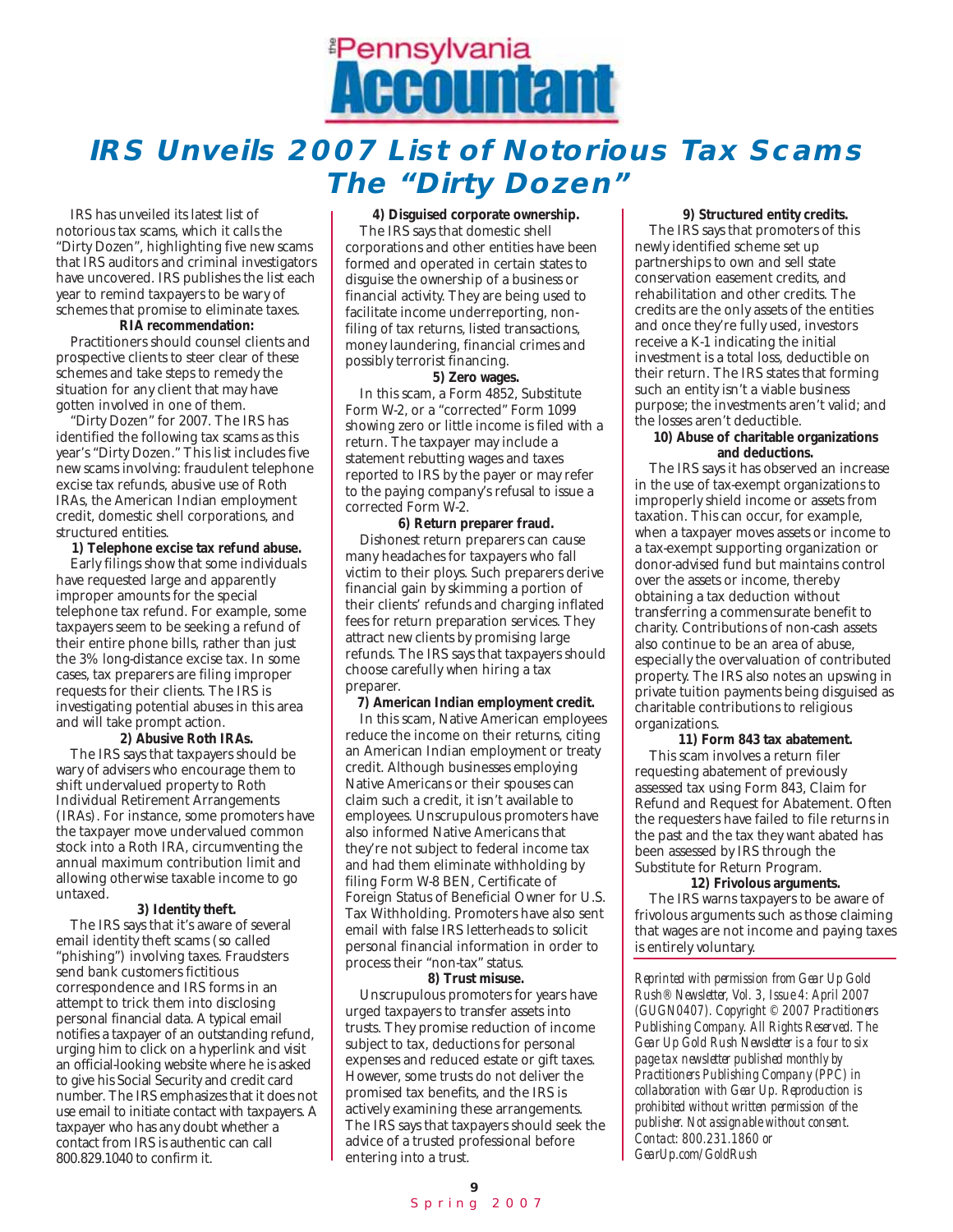

# **I add value for my clients and I want a bank that does the same.**



A focus on what drives your accounting firm. Discover the PNC Advantage for Accounting Professionals. Solutions for your clients, your firm, your employees and your personal finances. Make banking easy. Easy as PNC.sm



**TALK TO PNC TODAY CALL OUR PNC ADVANTAGE CUSTOMER SERVICE CENTER AT 1-800-PNC-7908 STOP BY ANY BRANCH VISIT PNCBANK.COM** 

©2005 The PNC Financial Services Group, Inc. **Member FDIC.**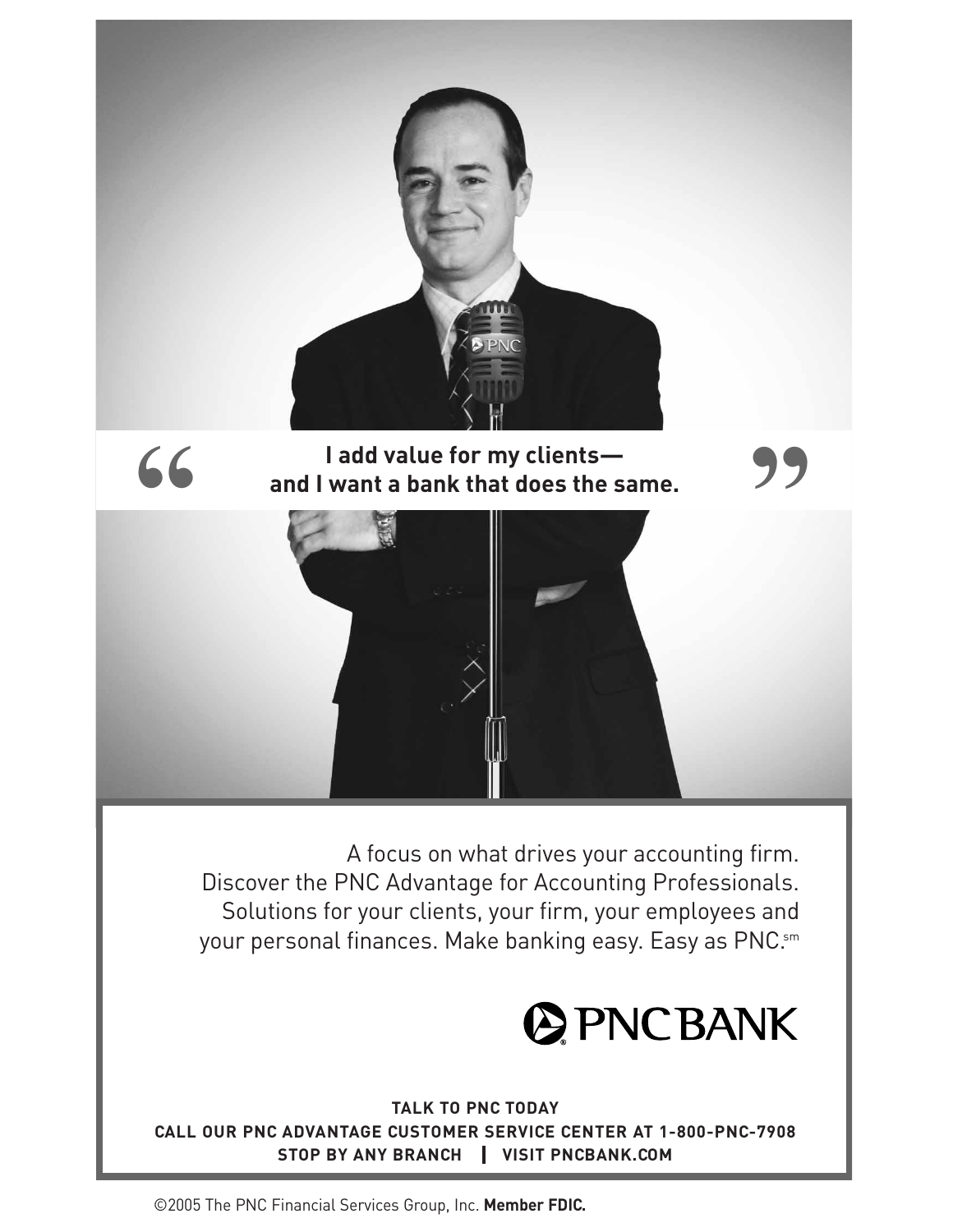**CORNER**

#### **Deadline for Submitting Clean Coal Allocation Requests Remains June 30**

Applications for the 2007 allocation for clean coal projects are due to the Department of Energy (DOE) on or before June 30, 2007. Contrary to the expectation in an earlier information release (IR-2006-184), the Internal Revenue Service no longer expects to change the deadline to June 1.

**TAX**

The Energy Policy Act of 2005 authorized \$1.65 billion in tax credits for clean coal projects. Approximately \$650 million of this amount is available for allocation to clean coal projects in 2007. Of this total, \$267 million will be available for integrated gasification combined cycle (IGCC) sub-bituminous coal projects, \$133 million will be available for IGCC lignite projects, \$250 million will be available for non-IGCC advanced coal electricity generation projects and \$337,000 will be available for gasification projects.

IRS Notices 2006-24 and 2006-25 provide complete instructions for submitting an application for the 2007 credit allocation. Under those notices, the application for DOE certification for the 2007 allocation is due to the DOE on or before June 30, 2007.

#### **Nissan Hybrid Still Qualifies for Tax Credit**

The Internal Revenue Service announced that purchasers of qualified Nissan North America Inc. vehicles may continue to claim the Alternative Motor Vehicle Credit. The announcement comes after the IRS concluded its quarterly review of the number of hybrid vehicles sold.

Nissan sold 2,094 qualifying vehicles to retail dealers in the quarter ending March 31, 2007. The allowable credit amount for the 2007 Altima Hybrid — Nissan's only certified hybrid vehicle — is \$2,350.

Consumers seeking the credit may want to buy early because the full credit is only available for a limited time. Taxpayers may claim the full amount of the allowable credit up to the end of the first calendar quarter after the quarter in which the manufacturer records its sale of the 60,000th vehicle. For the second and third calendar quarters after the quarter in which the 60,000th vehicle is sold, taxpayers may claim 50 percent of the credit. For the fourth and fifth calendar quarters, taxpayers may claim 25 percent of the credit. No credit is allowed after the fifth quarter.

More information on hybrid vehicles and other alternative motor vehicles can be found on the IRS' Web site at IRS.gov.

#### **PENNSYLVANIANS WHO PURCHASED CIGARETTES OVER THE INTERNET MUST PAY PA STATE TAXES Revenue Department Mailing Letters to 4,329 People**

**Pennsylvania** 

Pennsylvanians who purchased cigarettes over the Internet, or from outof-state mail order companies, will soon receive a letter from the PA Department of Revenue asking them to pay state taxes on the purchases.

Under the federal Jenkins Act, vendors that ship cigarettes into another state are required to release information about the purchases to state taxing authorities.

"Unfortunately, many Web sites falsely advertise that cigarettes can be purchased tax-free," said acting Secretary of Revenue Thomas W. Wolf. "In fact, in Pennsylvania and most other states, people who purchase cigarettes from another state are required to pay cigarette taxes to their home state. The Internet is a great resource, but when people use it to avoid paying taxes, Pennsylvania taxpayers suffer and our retailers are placed at a competitive disadvantage."

The Revenue Department mailed cigarette tax forms and letters explaining Pennsylvania's cigarette tax law to 4,329 people who purchased at least 100 cartons of cigarettes from out-of-state sources since January 2005.

The department estimates that the commonwealth is owed about \$9.3 million in cigarette taxes and another \$1.1 million in sales and use taxes from these purchases. These individuals purchased a total of 694,126 cartons of cigarettes; the average number of cartons purchased was 160. If recipients of the letters respond by the due date listed, the department will waive late-payment penalties. Deferred payment plans are available for those who cannot afford to pay the taxes they owe at one time.

The state Revenue Department has been receiving information on cigarette purchases from a number of Web sites nationwide. At least 13 other states, including neighboring New Jersey, Ohio and New York, have also been using the federal information to collect cigarettes taxes.

All cigarettes sold legally in Pennsylvania are marked with a Pennsylvania cigarette tax stamp on the bottom of the pack to show that the appropriate tax has been paid. The cigarette tax is imposed on the ultimate consumer, but licensed cigarette stamping agents remit the tax, currently \$1.35 per pack of 20 cigarettes, to the commonwealth.

Possessing or selling untaxed cigarettes in Pennsylvania is illegal. By law, Pennsylvanians may possess no more than one carton of out-of-state cigarettes (not bearing a genuine Pennsylvania cigarette tax stamp on the bottom of the pack). However, the person who possesses the cigarettes is still responsible for paying the appropriate cigarette and use taxes to the state Revenue Department on a Consumer Cigarette Excise Tax Return (REV-791). Cigarette purchases from Native American reservations are also subject to Pennsylvania taxes.

Cigarette tax revenue helps fund the Children's Health Insurance Program, or CHIP, which provides quality health insurance for children of working families, the Agricultural Conservation Easement Purchase Fund for farmland preservation and the Health Care Provider Retention Account that helps reduce medical malpractice insurance costs.

#### **PA Department of Revenue Offers Access to Your Clients' Personal Income Tax Data**

Tax professionals now have the ability to view records of your client's returns, return acknowledgements and messages, refunds, estimated payments, credits, and tax return summaries for PA Personal Income Taxes. In order to access this system, you will need to register online as a practitioner with the Revenue Department. This is a one time only process. Registered tax professionals in Pennsylvania must also be registered practitioners with the Internal Revenue Service (IRS) and must participate in the Fed/State e-file program.

- In order to register, you will need your: • Pennsylvania e-Signature account
	- (User ID and Password)
- Social Security Number
- Last Name
- First Name
- Daytime Phone Number
- Taxpayer Identification Number (PTIN)
- Electronic Filing Identification Number (EFIN)

For a complete explanation on how to do this, see the 'Register as a Practitioner' instructions on Revenue's website. Once you successfully register as a tax professional in the system, your client list will be automatically displayed, provided you met the requirements listed below for gaining access to client data.

**Gaining Access to Client Data Requirements -** In order to gain access to your client's data, you must have:

• Filed your clients PA-40 income tax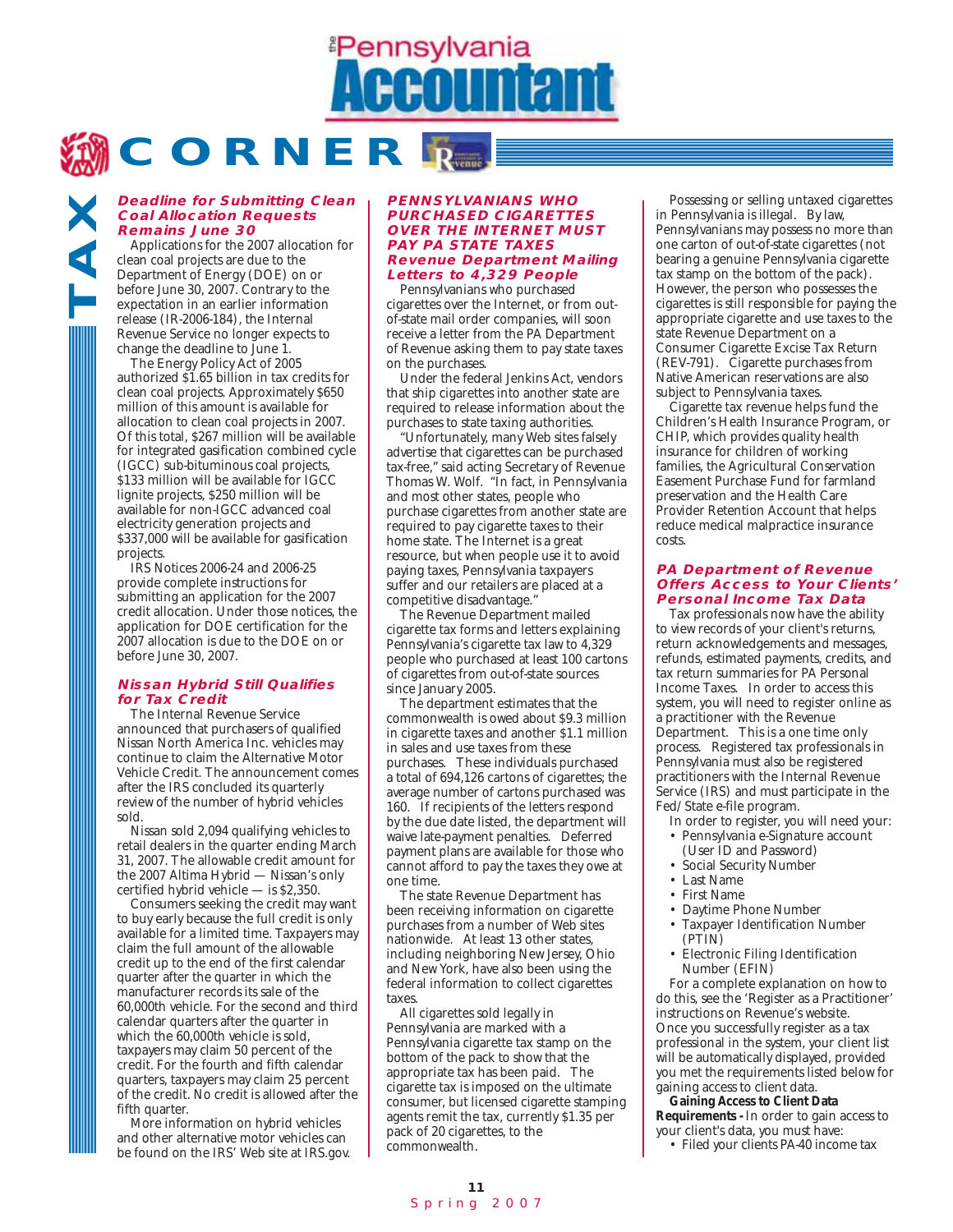return electronically through the Fed/State e-file program for the Current tax year.

- Completed a Power of Attorney Form (REV-677) and had it signed by your client.
- Supplied your PTIN on the PA-40 income tax return and indicated that you have a completed and signed Power of Attorney Form (REV-677) on file.

**Viewing Previous Tax Years -** You may also view your client's tax information for previous tax years. To gain access for previous years, you must have:

- Met the initial requirements listed above in "Gaining Access to Client Data Requirements".
- Completed a Power of Attorney Form (REV-677) and had it signed by your client for the appropriate tax year.
- Have your client's tax liability which can be found on Line 12 of the PA-40 Tax Return for the appropriate tax year.

For a complete explanation on how to do this, see the Add Power of Attorney (POA) for Previous Tax Years instructions on Revenue's website.

#### **Section 6330 sets out the process for administrative review of decisions by the IRS to levy taxpayers' property.**

One of the protections that section 6330 gives taxpayers is a promise that the hearing will be conducted by an IRS employee who is impartial. Congress reinforced this requirement by directing the Commissioner to reorganize the IRS so that the entire IRS Appeals function would be independent. The Service then made the guarantee of impartiality part of the IRS's standard operating procedure. This procedure prohibits ex parte communications by IRS employees that would appear to compromise the independence of an Appeals officer. In Industrial Investors (T.C. Memo. 2007-93) the Court held that a cover letter sent to the Appeals Officer that accompanied the administrative file was precisely the sort of prohibited ex parte contact that the IRS and Congress wanted to ban. It put the revenue officer's spin on what he thought of the taxpayer, and blatantly advocated a particular result. The IRS held that because there was an impermissible ex parte communication, the Court remanded the case to the IRS Appeals Office closest to the taxpayer's location, for a new CDP hearing with an impartial Appeals officer. (Note: The case mentions several other points claimed by the taxpayer including a hearing site in Oklahoma City when the taxpayer was located in California, the fact that it was only 18 days from the date of initial contact to the hearing date, and the fact that a settlement agreement existed.

#### **Roger F. Duronio et ux (T.C. Memo. 2007-90)**

Generally, a distribution from an IRA prior to a taxpayer attaining age 59-1/2 is subject to a 10-percent additional tax on the amount of the early distribution. There are a number of exceptions to the rule, and one of them is if the funds are used for qualified higher education expenses paid in the year of the early distribution. In Ro*ger F. Duronio et ux.* (T.C. Memo. 2007-90) the taxpayers argued that because money is fungible the taxpayers' December 2001 \$18,000 tuition payment for their son should be deemed to have been funded not in 2001 but in 2002 by the \$19,900 early IRA distribution. The Court did not agree. It held the December 2001 tuition payment may have necessitated the 2002 IRA distribution. However, qualified higher educational expenses paid in a year other than the year of an early IRA distribution do not reduce the amount of the early distribution subject to the 10-percent additional tax. The taxpayers also appear to argue that they guaranteed their son's 2002 \$19,263 student loan and that the taxpayers' loan guarantee should be treated as a \$19,263 payment on their son's educational expenses. Here the Court held that because the taxpayers did not produce credible evidence that they guaranteed the \$19,263 student loan their son obtained in 2002, it did not address the merits of the taxpayers' argument that the alleged loan guarantee should be treated as a payment of their son's educational expenses. Further, the taxpayers have not established that in 2002 they paid any of their son's other educational expenses.

**Pennsylvania** 

#### **Alternative Minimum Tax Reform Legislation.**

According to House Ways and Means Committee Chairman Charles B. Rangel, alternative minimum tax reform legislation is expected to be introduced in June. The anticipated plan would exempt taxpayers earning less than \$250,000; taxpayers earning between \$250,000 and \$500,000 would see a reduced impact.

#### **In Estate of Melvine B. Atkinson et al. (T.C. Memo. 2007-89) the estate claimed the IRS abused its discretion in sustaining a proposed levy action against the estate for Federal estate tax liabilities.**

The Court concluded that the IRS did not abuse his discretion by: (1) Failing to take into account information respondent requested of the estate and that the estate failed to produce; and (2) proceeding with the collection hearing despite the estate's lack of files. The Court also noted that the due to questionable investments and other factors including legal fees contesting this very tax deficiency, the estate had already shrunk considerably. The IRS did not abuse its discretion by expeditiously deciding the estate's case.

#### **Notice 2007-43 (IRB 2007-22)**

Notice 2007-43 (IRB 2007-22) sets forth interim guidance, pending the issuance of regulations, relating to the new qualified

alternative fuel vehicle (QAFV) refueling property credit ("Refueling Property Credit") under Sec. 30C. The regulations are expected to incorporate the rules set forth in this notice.

#### **REG 149856-03 – Section 152**

The IRS has issued proposed regulations (REG-149856-03) under Sec. 152 relating to a claim that a child is a dependent by parents who are divorced, legally separated under a decree of separate maintenance, separated under a written separation agreement, or who live apart at all times during the last 6 months of the calendar year. The proposed regulations reflect amendments under the Working Families Tax Relief Act of 2004 (WFTRA) and the Gulf Opportunity Zone Act of 2005 (GOZA).

#### **Revenue Ruling 2007-24 (IRB 2007-21)**

Revenue Ruling 2007-24 (IRB 2007-21) concludes that a taxpayer's receipt of a check issued by an insurance company under a nonqualified annuity contract is treated as a taxable distribution, even if the check is endorsed to a second insurance company for the purchase of a second annuity. The transaction is not characterized as a tax-free exchange because there was no direct exchange or assignment of the original contract.

#### **Sec. 7426(a)(1)**

Under Sec. 7426(a)(1), if the IRS levies upon a third party's property to collect taxes owed by another, the third party may bring a wrongful levy action, so long as such action is brought before "the expiration of 9 months from the date of the levy," Sec. 6532(c)(1). In contrast, the limitations period for a tax refund action under Sec. 1346(a)(1) begins with an administrative claim that may be filed within at least two years, and may be brought to court within another two years after an administrative denial. In EC Term of Years Trust the IRS levied on a bank account in which petitioner (Trust) had deposited funds because the IRS assumed that the Trust's creators had transferred assets to the Trust to evade taxes. The bank responded with a check to the Treasury. Almost a year later, the Trust and others brought a Sec. 7426(a)(1) action claiming wrongful levies, but the District Court dismissed the complaint because it was filed after the 9-month limitations period had expired. After unsuccessfully pursing a tax refund at the administrative level, the Trust filed a refund action under Sec. 1346(a)(1). The District Court held that a wrongful levy claim under Sec.  $7426(a)(1)$  was the sole remedy possible and dismissed, and the Fifth Circuit affirmed. The Supreme Court held the Trust missed Sec.  $7426(a)(1)$ 's deadline for challenging a levy, and may not bring the challenge as a tax refund claim under Sec. 1346(a)(1). Section  $7426(a)(1)$  provides the exclusive remedy for third-party wrongful levy claims.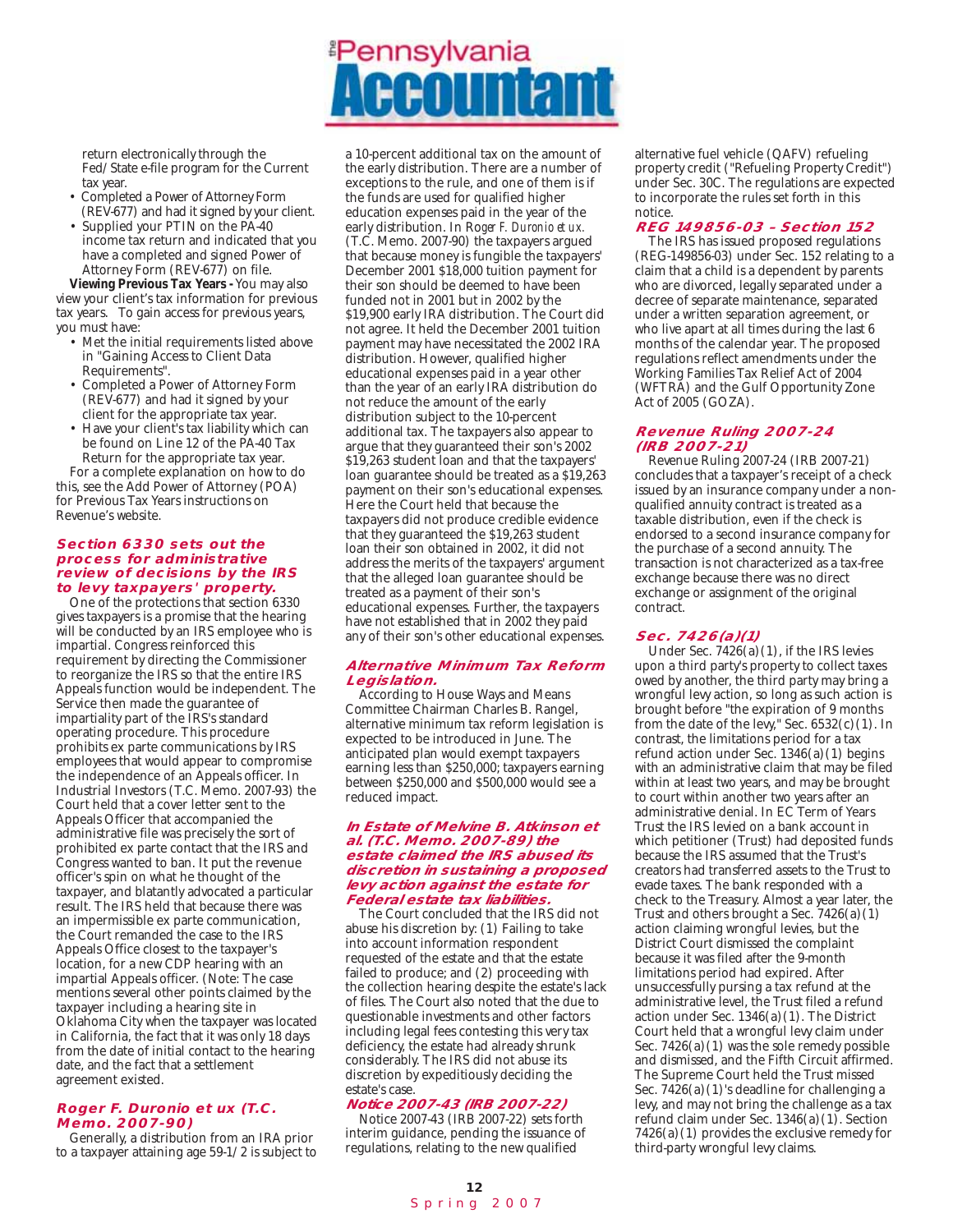#### **The IRS has issued final regulations (T.D. 9324) under Sections 401(k), 402(g), 402A, and 408A relating to designated Roth accounts.**

These final regulations provide guidance concerning the taxation of distributions from designated Roth accounts under qualified cash or deferred arrangements under section 401(k). These final regulations will affect administrators of, employers maintaining, participants in, and beneficiaries of Section  $401(k)$  and section 403(b) plans, as well as owners and beneficiaries of Roth IRAs and trustees of Roth IRAs.

#### **IRS ISSUES – APRIL 2007**

The following information is provided by the IRS as a brief synopsis of some of the issues that were received/closed by the Service during the month of April 2007. These reports can also be accessed from the Tax Professionals page on IRS.gov. The 2006 Closed Issues Sorted by Subject summary is now available on IRS.gov. Please help us to uncover systemic issues with the IRS. If you have experienced any of the issues listed below, or if you have encountered any other issues of a systemic nature please provide feedback to the PSPA Executive Office. Our Cooperation with the IRS Committee meets regularly with IRS and we may be able to bring resolution to your issue.

#### *Communication and Outreach* **IMRS 07-0000463 – Products for the Visually Impaired**

**Issue:** Stakeholder would like an index of what is available to the visually impaired on the Digital Talking Books Page and for IRS to communicate tax law updates and other important changes in either CD format, Podcast or other audio means accessible to the visually impaired.

**Response:** Tax law updates are not available in audio format at this time. Information was provided as to the accessible Section 508 compliant file formats.

#### **IMRS 05-0000064 – IRS Restructuring Causing Taxpayer Burden**

**Issue:** Taxpayers and their representatives are having problems locating an address for sending non-return related forms. **Response:** Developed and launched website "Where to Send Non-Return Forms (Applications and Payments)" on IRS.gov. Site includes information on topics such as offer in compromise, liens, installment agreements, innocent and injured spouse, application for ITIN, and other information. This site can be found by going to IRS.gov and entering "Where to File" in the search field.

*Electronic Filing* **IMRS 07-0000383 – Balance Due Notices Issue:** Preparers advise that balance due

# **Pennsylvania**

notices are being generated when the return is e-filed and a check is mailed shortly afterwards.

**Response:** Because the electronically filed return posts more quickly than a payment via paper check, this is a difficult systemic issue to resolve. The IRS has several controls in place to prevent this from happening during our peak filing season, but there are related issues that prevent year-round implementation. If tax is the only item owed, the taxpayer or tax professional can avoid this problem by using an electronic funds withdrawal (EFW). However, if penalty and interest are due (for example, on a return filed after the regular due date), the EFW does not permit payment of the penalty and interest, so there will still be a notice issued for those amounts. Beginning in processing year 2008, a scheduled enhancement to EFW will enable taxpayers to make penalty and interest payments.

#### *Electronic IRS* **IMRS 07-0000455 – Electronic Submission of Potential Tax Scams**

**Issue:** Tax professionals would like the ability to submit information electronically regarding potential tax scams. **Response:** We truly appreciate the public's assistance in identifying and reporting these items. In an effort to help tax practitioners and taxpayers report fraud, waste, and abuse, the IRS has added a link to the IRS Contact Web page for reporting suspicious e-mails. At the top right-hand side of the IRS.gov home page, select the "I need to …" option. Click on the arrow in the box and a drop-down menu will appear. Select "Call or contact the IRS." Scroll down to Suspicious eMails, Phishing, and Identity Theft. Tax scams and questionable tax shelters can be reported electronically at

http://www.irs.gov/newsroom/article/o,,id= 121584,00.html. You can also access the page from IRS.gov by entering the keyword "scam", then choosing "Tax Scams – How to Recognize and Avoid them," then "options."

### *Forms, Publications, Products*

**IMRS 07-0000499 – Audit Technique Guides Issue:** Stakeholder suggests that if a specific industry has a Web page on IRS.gov, the Web page should include a link to the appropriate audit technique guides. Also, Publication 3780, Tax Information for Small Construction Businesses, directs the reader to the Construction Industry site for the audit technique guide, yet the guide is not posted there.

**Response:** Exam is in the process of updating the construction industry guide and expects this to be completed later this year. When completed, there will only be one guide that will include drywall, masonry, concrete, etc. Links and publications will be reviewed to see if revisions are necessary. A link to the audit technique guides can be

found on the Small Business Web page under industries/professions.

#### **IMRS 07-0000487 – Form 1099-INT, Interest Income**

**Issue:** Practitioner would like to see the EIN included on Forms 1099-INT issued by the IRS as some software providers require this information when e-filing. **Response:** The EINs and SSNs on

information returns are used for matching purposes, i.e., expenses deducted on one return are matched with income reported on another return. Because the IRS is not taking a deduction for the interest paid, the payor EIN is not necessary on the documents in question.

#### **IMRS 07-0000398 – Form 1040, Individual Income Tax Return**

**Issue:** Practitioner advises that client had withholding shown on Form 1099-INT and 1099-DIV, Dividends and Distributions. Both the Form 1040 instructions and Publication 17, Your Federal Income Tax For Individuals, instruct the taxpayer to list amounts withheld on Form 1040 but do not require attaching the Form 1099. However, Form 1040 was returned to taxpayer along with Notice 779 requesting the tax return be resubmitted with Form 1099. The instructions should state that 1099 forms with withholding should be attached to the return or, if more information is needed, correspondence should be sent to the taxpayer without returning the entire tax return.

**Response:** Instructions for Form 1040 and Publication 17 are correct in stating that attaching the Form 1099 is not a requirement; therefore those instructions do not need to be revised. We make every effort to look at the taxpayers' returns and attachments so forms are not sent back without cause. We are continuing to develop guidance and educate our employees on proper procedures to ensure that our process will continue to improve.

#### **IMRS 07-0000376 – Form SS-4,**  *Application for Employer Identification Number*

**Issue:** Practitioner suggests that the Service add a check box line to Form SS-4 to identify money services businesses. **Response:** Per Counsel, legal restrictions prevent us from using a Title 26, Internal Revenue Code, form (W-4) to collect information on matters related to Title 31, Money and Finance.

#### *Policy and Procedure* **IMRS 07-0000502 – Licensed Public Accountant**

**Issue:** A public accountant in Alabama reports difficulties in getting IRS employees to recognize him to practice before the IRS. Have IRS personnel been informed that Alabama public accountants are recognized as authorized representatives before the IRS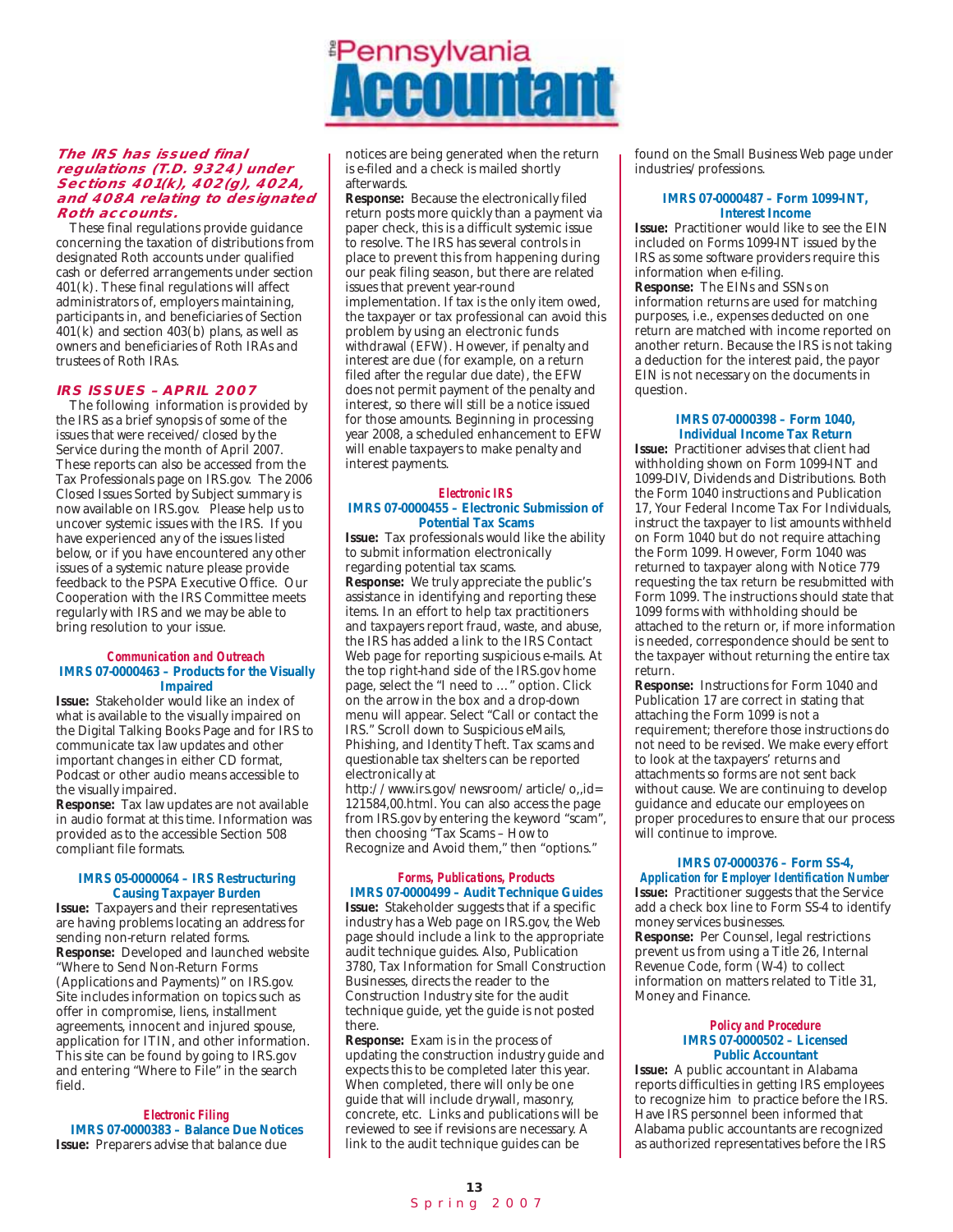# **Pennsylvania**

just like the Alabama CPAs?

**Background:** In October 2004, the Chief Counsel determined that Pennsylvania law accorded Pennsylvania public accountants (licensed before a change in the law governing the practice of accountancy in that state) the same practice privileges as Pennsylvania certified public accountants, provided they met the same ethical and continuing professional education requirements as Pennsylvania CPAs. OPR is in the process of reviewing this issue on a stateby-state basis. A determining factor involves whether the state had a prior program or designation of public accountant which subsequently transitioned into the CPA process and designation. In some states, public accountants were "grandfathered in," meaning they did not have to take the CPA exam. In contrast, some states maintain a two tier approach, whereby they still have "public accountants" and "certified public accountants".

**Response:** At this time, IRS recognizes public accountants from the following states as authorized representatives: AL, AK, CA, CO, CT, HI, MT, NH, NJ, NY, ND, OH, PA, RI, SD, TN, VT, WV We have shared this information with the Collection and Examination organizations for distribution to their employees.

#### **IMRS 07-0000498 – Form 4868,** *Application for Automatic Extension of Time to File U.S. Individual Income Tax Return*

**Issue:** Practitioners would like to use private delivery services for overnight mailing of Form 4868 when making payments. However, they must have the campus street addresses to do so.

**Response:** Instructions for Form 4868 have been revised to include information regarding using private delivery services. If you are not making a payment, you can use certain private delivery services designated by the IRS. These private delivery services already have the correct street addresses for the IRS. If you are making a payment, you must use the U.S. Postal Service, not private delivery service.

#### **IMRS 07-0000491 Taxpayer Surveys**

**Issue:** CPA suggests that taxpayer surveys and notices be provided in both English and Spanish or that the IRS provide a checkbox on returns for taxpayers to indicate whether they would like correspondence issued in another language.

**Response:** The IRS has conducted an extensive assessment of the language needs of taxpayers who have difficulty understanding and speaking English. Historically, assessment of the Spanish speaking population, which included gathering feedback from taxpayers, practitioners, volunteers, and grantees, has shown that they would prefer to receive correspondence in their native language. The IRS has responded to this preference by

developing over 240 written products in Spanish. Recent assessments have indicated that the majority of Spanish speaking taxpayers seek the assistance of tax professionals to prepare their tax return. In light of this finding, the IRS has developed a number of bilingual documents (English and Spanish) to assist the tax professional with interpreting the document, as well as provide the taxpayer with native language information. These documents include notices and customer satisfaction surveys. With the increasing numbers of taxpayers with limited English proficiency, the IRS recognizes the importance of being able to identify the language preference of non-English speaking taxpayers and those who assist them. The agency is considering the impact of providing a check box on the 1040 tax returns, and is assessing other means for identifying language preference. The IRS is committed to providing quality service to all taxpayers and continues to work towards providing non-English speaking taxpayers with the tools and support they need to meet their tax responsibilities.

#### **IMRS 07-0000470 – Split Refunds, Payment for Tax Preparation Services**

**Issue:** Practitioners request the option of designating a portion of their client's refund to pay for tax preparation services. **Response:** At this time, split refunds are only available between two and three accounts with financial institutions and are not available for taxpayers to direct part of their refund into their tax professional's checking or savings account to pay for tax preparation fees.

The IRS invites stakeholders and partners to tell us about their experience with the 2006 split-dollar refund option - what worked well and what can be improved? We welcome feedback from stakeholders about their experiences assisting their customers and clients during the filing season and will use this feedback to modify and improve the process for 2007 refunds. Stakeholders can comment through their IRS stakeholder relationship manager or via e-mail to splitrefundcomments@irs.gov. Although the IRS will read and consider every suggestion or comment, the IRS does not have the capability to respond to individual email messages.

#### **IMRS 07-0000453 – Form 8655,**  *Reporting Agent Authorization*

**Issue:** Practitioners would like to know if the IRS will recognize Form 8655 to discuss taxpayer issues when a practitioner calls and they do not have a Form 2848, *Power of Attorney and Declaration of Representative.* **Response:** For an individual employee of a payroll provider to represent a client, they must have the client sign a Form 2848. Form 8655 does not authorize the payroll provider to represent their client on any issue before

the IRS. Form 8655 authorizes payroll providers to sign and file returns for Forms 940, 941, 940-PR, 941-PR, 941-SS, 943, 943- PR, 944, 944-PR, 945, 1042 and CT-1. Additionally they can make deposits and payments on: 940, 941, 943, 944, 945, 720, 1041, 1042, 1120, CT-1, 990-C, 990-PF and 990-T. It also authorizes them to receive copies of notices regarding these form(s) and they can provide information to the IRS.

#### **IMRS 07-0000451 – Large Cases**

**Issue:** Practitioner suggests that the IRS provide the contact phone number for large/high dollar cases on taxpayers' notices. In addition, upon entering the ACS system, they would like the ability to indicate the dollar amount of the case to ensure they are directed to the appropriate area. They report that each time they contact ACS on a taxpayer's case, they need to explain the taxpayer's situation to a different person. **Response:** High dollar accounts are already segregated and handled in a specific environment. When a taxpayer or practitioner calls into any of the toll-free numbers, they are asked to give the SSN or Case Number. If the account is \$100,000 or greater and in Status 22 (the return filed and assessed and a taxpayer delinquency account notice (TDA) issued), the call will be directly routed to a specific site designated for these accounts. In ACS we document the case history to avoid the taxpayer having to repeat their situation to the person who answers the call. In a small environment such as the 100k team, there should be some familiarity with an account if the taxpayer has called several times for assistance.

#### **IMRS 07-0000447 – Rejection of Form 8633,** *Application to Participate in IRS e-file Program, for Limited Liability Company (LLC) Election Using Same EIN*

**Issue:** Practitioners advise that when completing Form 8633 to update their status from sole proprietor to a single member LLC using their current EIN, they are incorrectly receiving rejection notices. In addition, they have been informed that they must apply for a new EIN and, upon receipt, submit an application to become a new electronic returns originator (ERO).

**Response:** If the taxpayer converts from a sole proprietor to a single member LLC, and does not have employees, they do not need an EIN just because of the LLC election. There is no process available for changing to an LLC with the online e-file application. Because of the current Third Party Data Store (TPDS) program structure, it cannot be done systemically either. There is nothing in the regulations that states a taxpayer cannot be a sole proprietor and an LLC; therefore, these individuals should remain as sole proprietors, provided they are single member LLCs. They may then contact the e-help number at 1-866- 255-0654 and tell them they would like the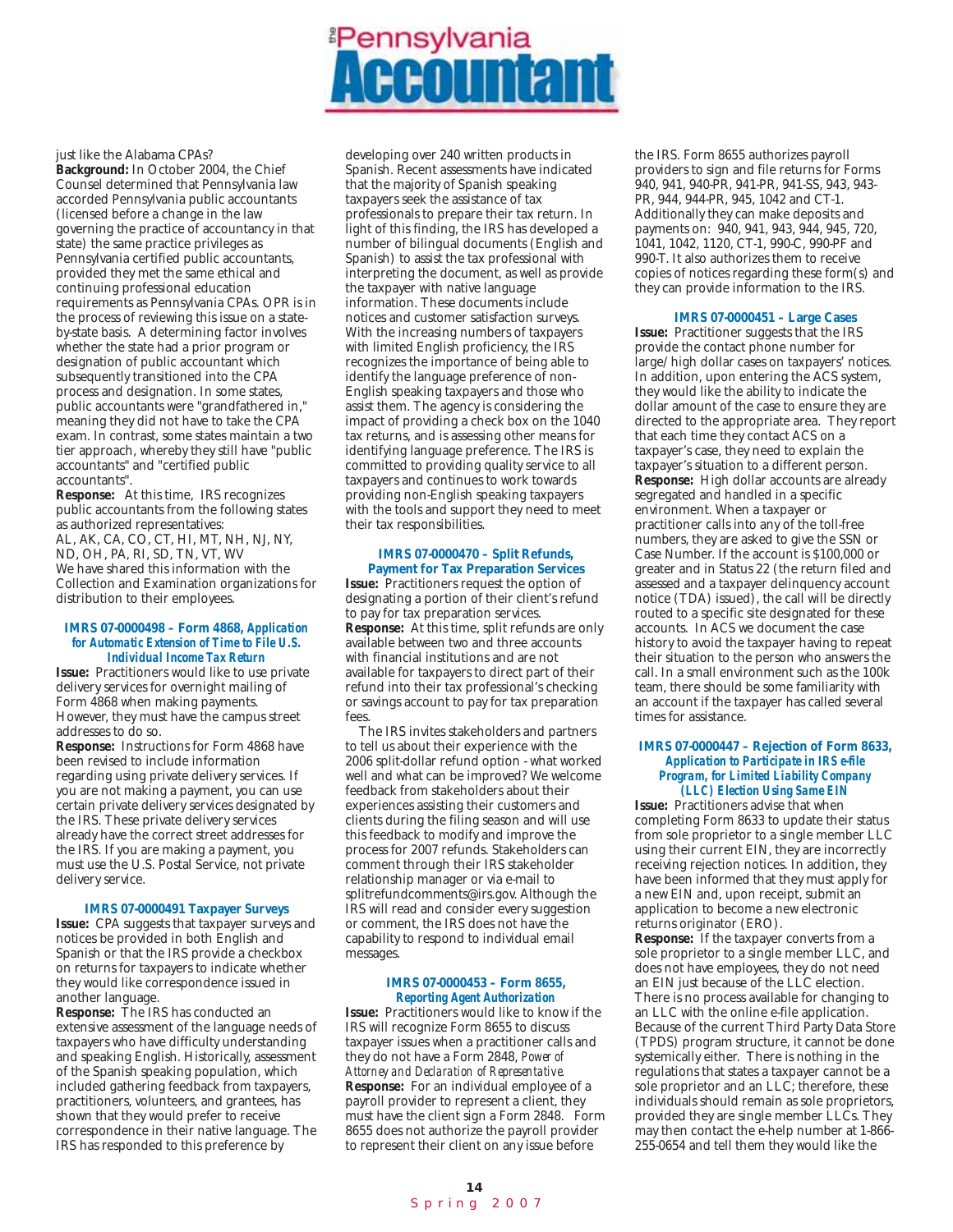

IRS to know that they are a single person LLC retaining sole proprietor status and they are not required to obtain an EIN. The assistor would then make a comment on the application and it would be entered into the records. ETA is looking into the possibility of systemically allowing an LLC to be input with an SSN and also allowing an update from sole proprietor to an LLC, without an EIN but with an SSN.

#### **IMRS 07-0000439 – Individual Taxpayer Identification Numbers (ITINs)**

**Issue:** Certifying Acceptance Agents are having difficulty obtaining ITINs. **Response:** As in all new systems, we are working to eliminate the bugs in the real-time system. Organizations that have been approved as acceptance agents are given the ITIN operation telephone number for checking the status of applications. Generally, when we conduct research on processing problems, we find that (1) the agent failed to provide the required documents to support the application, and/or (2) they did not complete the W-7 correctly. For assistance, please contact the ITIN program office via email at itinprogramoffice@irs.gov or you may call 404-338-8963.

#### **IMRS 07-0000390 – Penalty and Interest Calculator**

**Issue:** Practitioners request a penalty and interest calculator be placed on IRS.gov similar to the calculator on the New York State Department of Taxation and Finance's website.

**Response:** Due to the nature and complexity of interest computations, a calculation tool for federal returns that is similar to what is provided on the NY website could only provide an estimated computation and could not take into consideration the various tax law provisions that may be applicable. Therefore, at this time there is no plan to provide an interest calculation application via IRS.gov.

#### **IMRS 07-0000367 – Federal Heavy Highway Vehicle Use Tax**

**Issue:** A state transportation department has raised questions which require guidance, pending issuance of regulations. The organization suggests adding these questions and answers to the Frequently Asked Questions (FAQs) section on the existing Federal Heavy Highway Vehicle Use Tax Web page on IRS.gov.

**Response:** We added this information to the existing Frequently Asked Questions regarding Federal Heavy Highway Vehicle Use Tax posted to IRS.gov, key word: "highway." Please note: FAQs are labeled as "FAQs for Indian Tribal Governments regarding Highway Use Tax." However, the FAQs may be useful for others filing Form 2290, *Heavy Highway Vehicle Use Tax Return.*

#### **IN PROCESS ISSUES\***

#### *Communication and Outreach* **IMRS 07-0000493 – e-News for Tax Professionals**

**Issue:** Stakeholder would like current as well as past issues of the e-News for Tax Professionals archived on the IRS web site. **Status:** Coordinating with Communications.

#### *Electronic Filing/Payment* **IMRS 07-0000488 – State E-File Coordinators**

**Issue:** The 41 State e-file coordinators should have access to a central point of contact at the e-Help desk in Andover.

**Status:** Coordinating with Wage & Investment.

#### **IMRS 07-0000506 – Liability of Electronic Federal Tax Payment System (EFTPS) Batch Provider**

**Issue:** Practitioners state that when registered as an EFTPS Batch Provider, they become liable for the funds paid by clients if the client's bank account lacks sufficient funds for payment.

**Status:** The liability for insufficient funds remains with the taxpayer, not the batch provider. EFTPS analysts have asked for specific examples of this penalty being imposed on batch providers. Practitioners with case specific information are asked to contact their local Stakeholder Liaison as soon as possible and reference IMRS issue 506.

#### *E-Services*

### **IMRS 07-0000492 – Changes to E-Services**

**Issue:** To increase user-friendliness, the practitioner suggests that the Service provide a listing of error codes and a CD tutorial on how to navigate the system. **Status:** Coordinating with ETA.

#### *Forms, Publications, Products* **IMRS 07-0000505 – Form W-2**

**Issue:** Stakeholder believes that there is a significant problem with the easy availability of blank Forms W-2 at the Taxpayer Assistance Centers and IRS Distribution Centers. **Status:** Coordinating with Wage & Investment.

#### *Policy and Procedure* **IMRS 07-0000504 – Form 940, Employer's Annual Federal Unemployment (FUTA) Tax Return, Difficulty in Getting State Payments Certified**

**Issue:** West Virginia practitioner files unemployment tax returns for an Ohio business using his West Virginia address and frequently has problems getting the state payments certified. **Status:** Coordinating issue with Governmental

Liaison for Ohio.

#### **IMRS 07-0000490 & 489 – Certifying Acceptance Agent (CAA**)

**Issue:** Certifying Acceptance Agent is concerned about the lack of training provided to CAAs on the ITIN application process, procedures and requirements and is having difficulties with getting assistance from the ITIN unit.

**Status:** Coordinating with Compliance.

#### **IMRS 07-0000484 – Taxability of Proceeds from Livestock Sales at County Fairs**

**Issue:** Educational assistance is requested regarding the taxability of proceeds from livestock sales at county fairs and the requirements to issue Forms 1099. **Status:** Coordinating with Exam and Counsel.

#### **IMRS 07-0000483 – Collection Notices**

**Issue:** Practitioner raised the issue of Collection sending out dunning notices for old amounts that had been subsequently changed by another unit of the IRS and wonders why the IRS computing system cannot scan the affected accounts to make sure all changes to date are captured. **Status:** Coordinating with Compliance.

#### **IMRS 07-0000478 – Complaints against IRS Employees**

**Issue:** Practitioner advises that when they have a complaint against an IRS employee and they search IRS.gov, that Publication 1 should be the number one search result for employee complaints.

**Status:** Coordinating with IRS.gov web design team.

#### **\*This is not a complete listing of "In Process" issues, just a sampling of those recently opened that are currently being worked.**

**NOTE:** This report, as well as previous reports, can be accessed from the Tax Professionals page on IRS.gov. (The Monthly Overviews are posted for the periods May 2006 through the current month. You can also access the 2006 Closed Issues Sorted by Subject report on the same page.) We invite you to raise your issues/concerns with your local liaison representative. A listing of Stakeholder Liaison (SL) Local Contacts can be found by going to IRS.gov and typing "Stakeholder Liaison (SL) Local Contacts" in the search field or by following the link on the IMRS page. This list is also available for downloading.

#### **Guidance Regarding the Application of**

**Section 409A** Notice 2007-34 (IRB 2007-17) sets forth guidance regarding the application of Section 409A to split-dollar life insurance arrangements. The notice addresses the identification of the types of arrangements subject to Section 409A, including the application of the statutory effective date rules under Section 409A. The notice also includes guidance on bringing such arrangements into compliance with Section 409A, and provides certain related relief under the effective date provisions of the regulations under Section 61 and Section 7875 addressing split-dollar life insurance arrangements.